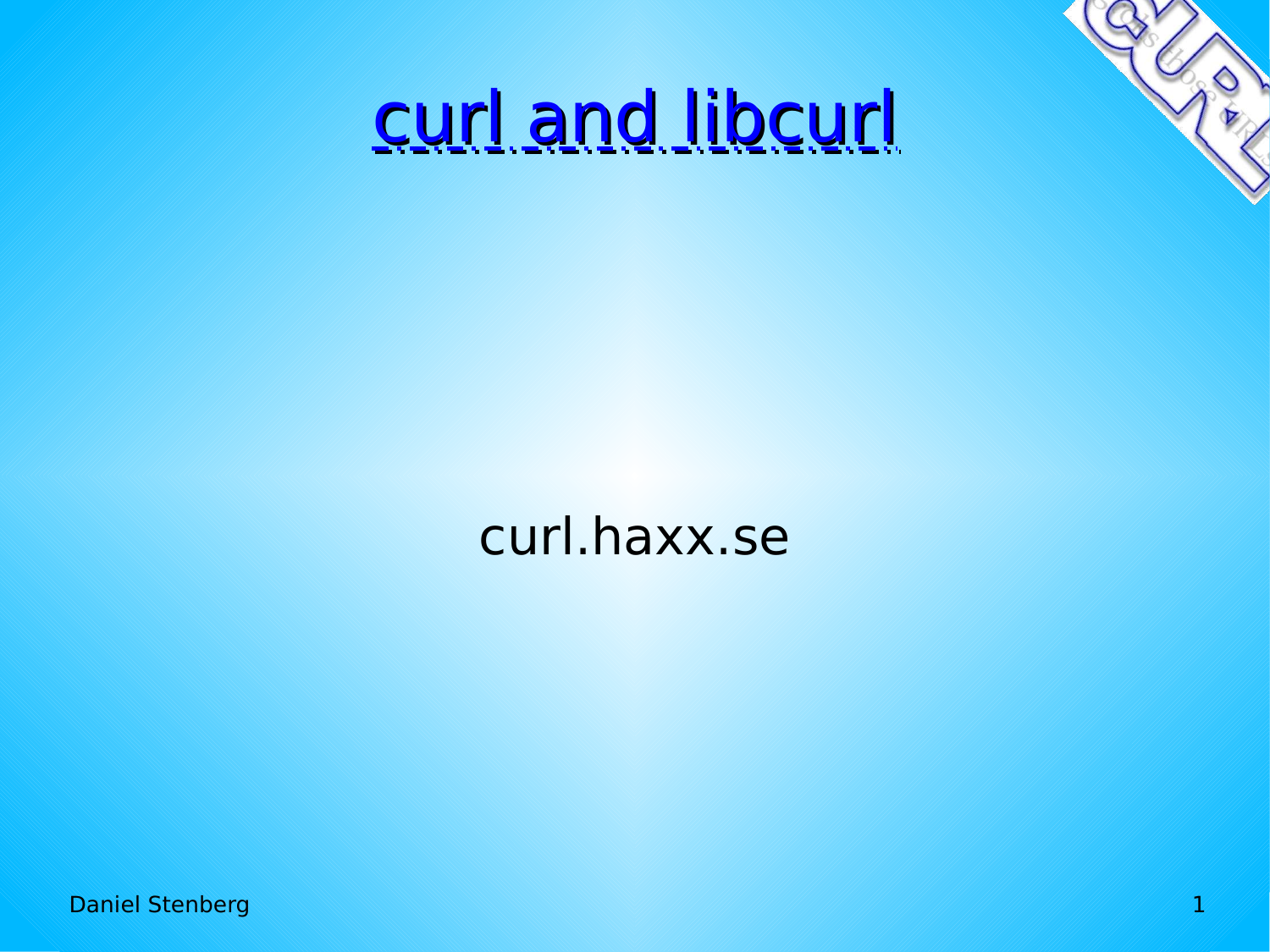### Agenda

- what's curl
- history
- what's libcurl
- development
- ownership
- users
- protocol
- license
- bindings
- alternatives
- future

#### Feel free to interrupt to ask questions!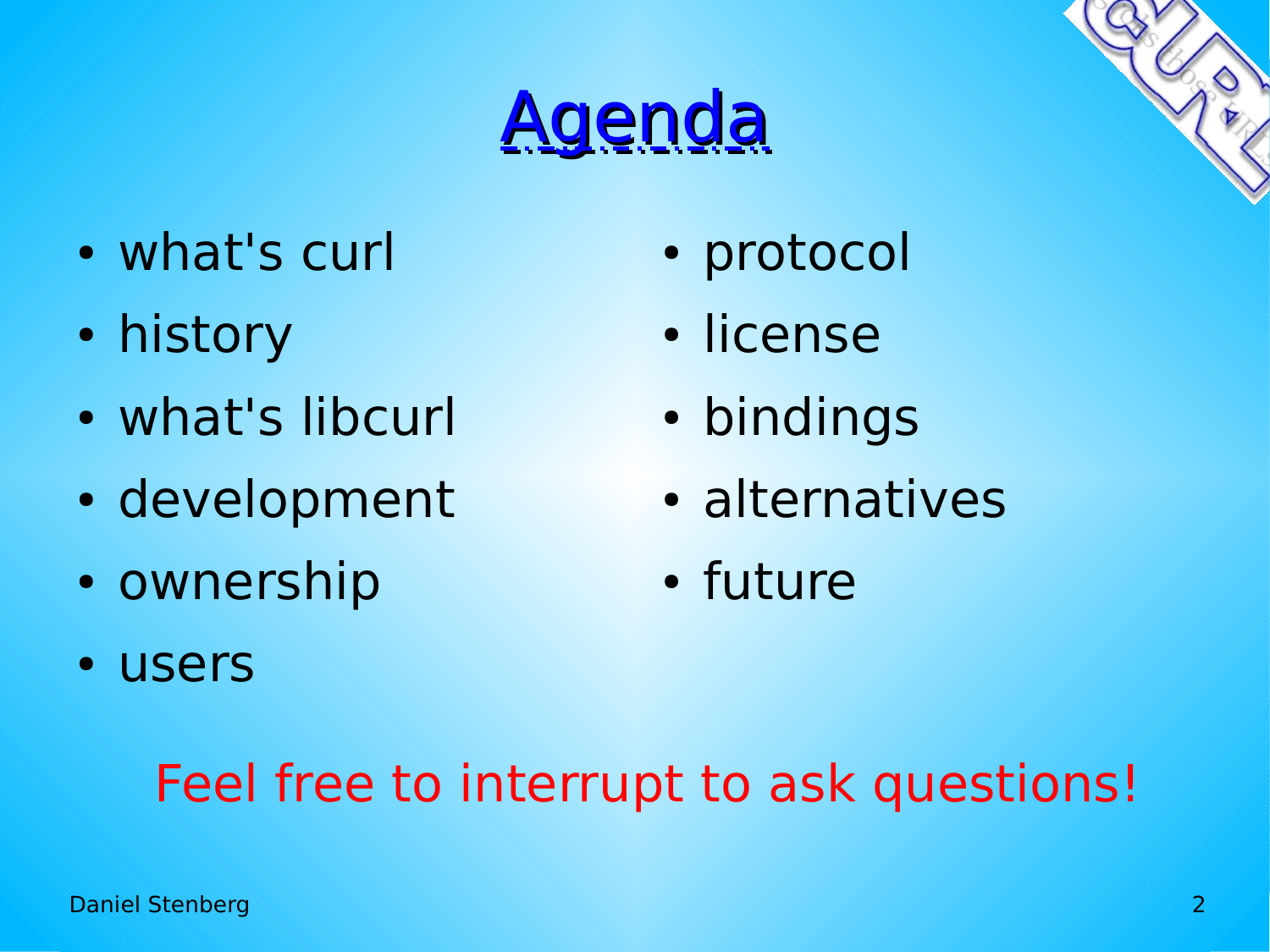## Daniel Stenberg

- Professional developer since 1991
- Consultant since 1996
- Contactor Data since 2000

• Open source-hacker: curl, Rockbox, roffit, Subversion, c-ares, libssh2, Dancer, FPL, wget, Hypermail, etc



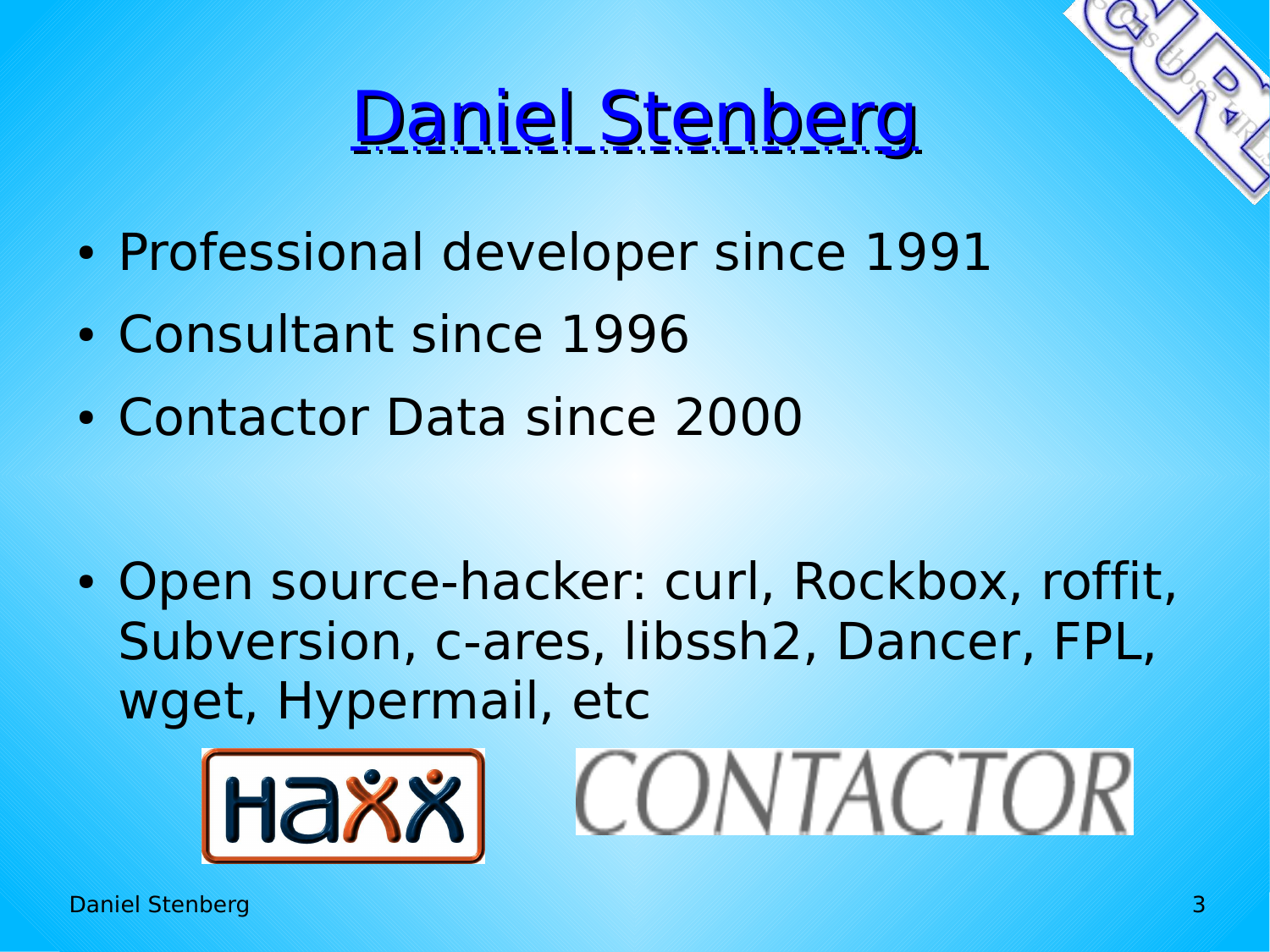### what's curl?

- command line tool
- get and send data using internetprotocols specified as a URL
- FTP, FTPS, HTTP, HTTPS, SCP, SFTP, TFTP, TELNET, DICT, LDAP, LDAPS and FILE
- "trust" the input
- unix-style (pipes, stdin/stdout, etc)
- shell front-end for libcurl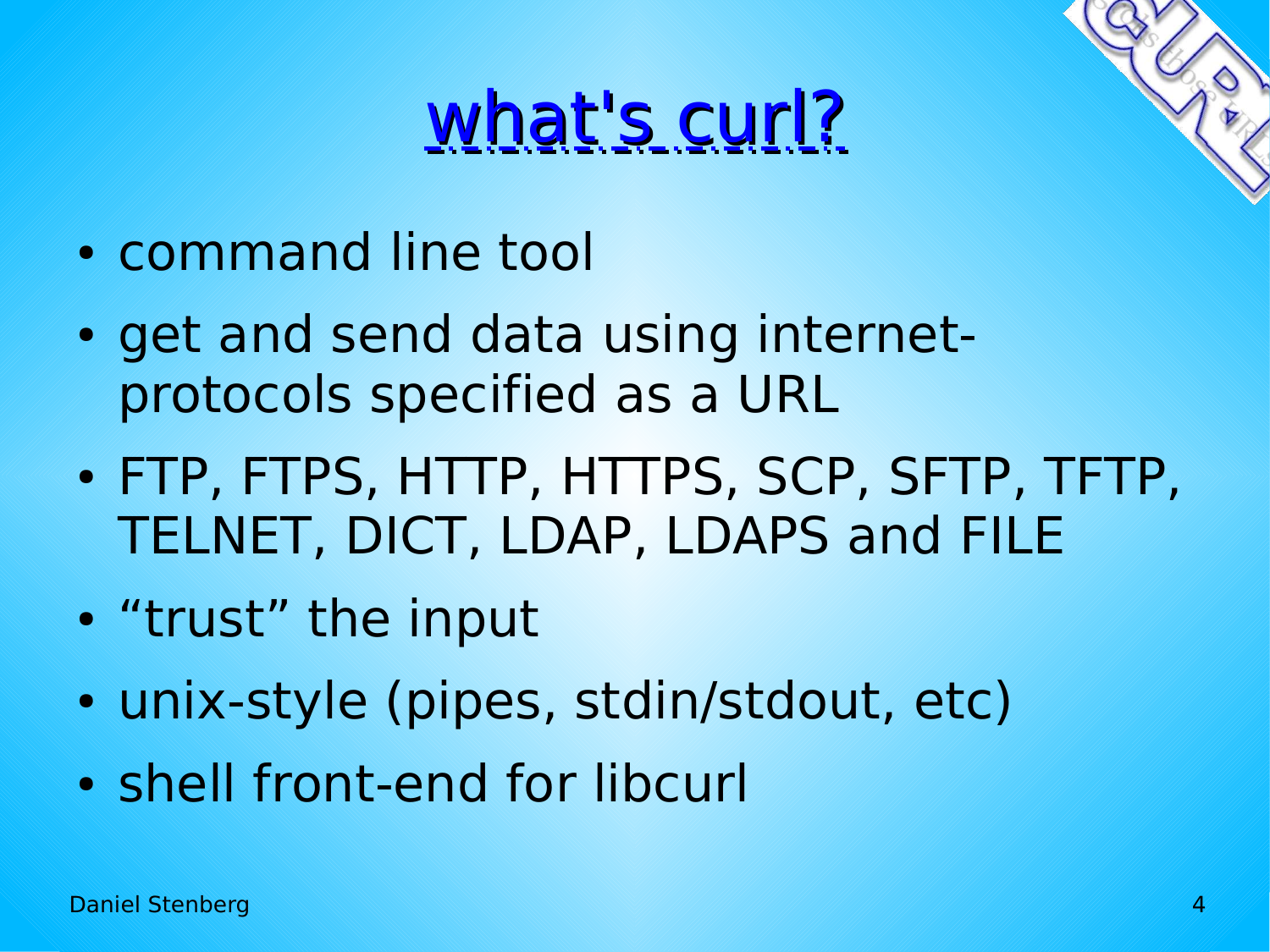#### cURL began



- what if I would write my own little program that would...
- httpget  $1997 ==$  urlget  $=$  curl  $1998$
- HTTP
- GOPHER
- FTP
- upload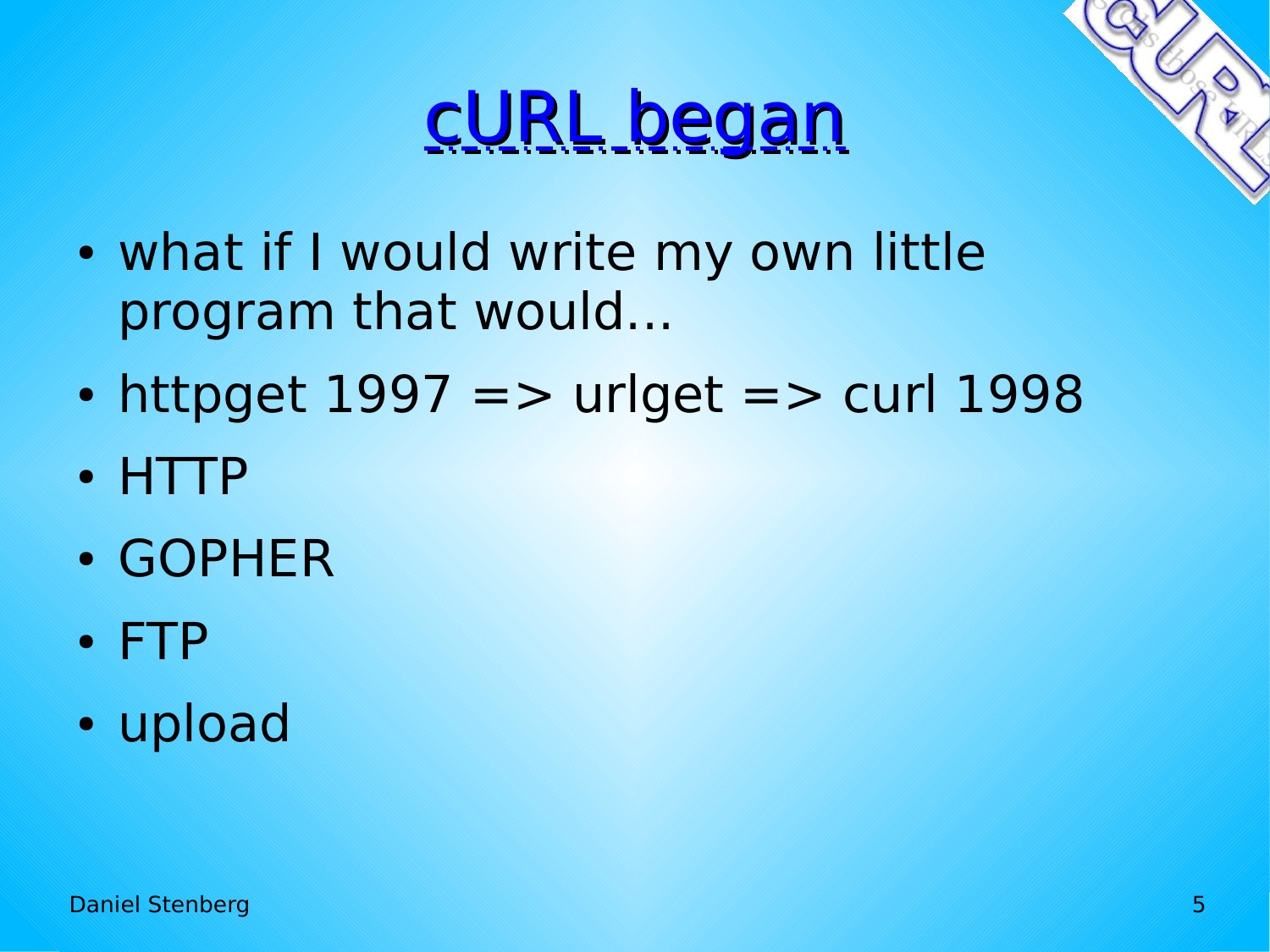### curl command line

- curl<http://curl.haxx.se/> -o storehere
- curl<ftp://curl.haxx.se/>-o storehere
- curl<https://curl.haxx.se/> -o storehere
- curl sftp://curl.haxx.se/ -u me:pwd -o storehere
- curl scp://curl.haxx.se/ -o storehere
- curl tftp://curl.haxx.se/ -o storehere
- curl -T uploadfile <ftp://curl.haxx.se/tohere/>
- curl -T uploadfile https://curl.haxx.se/tohere/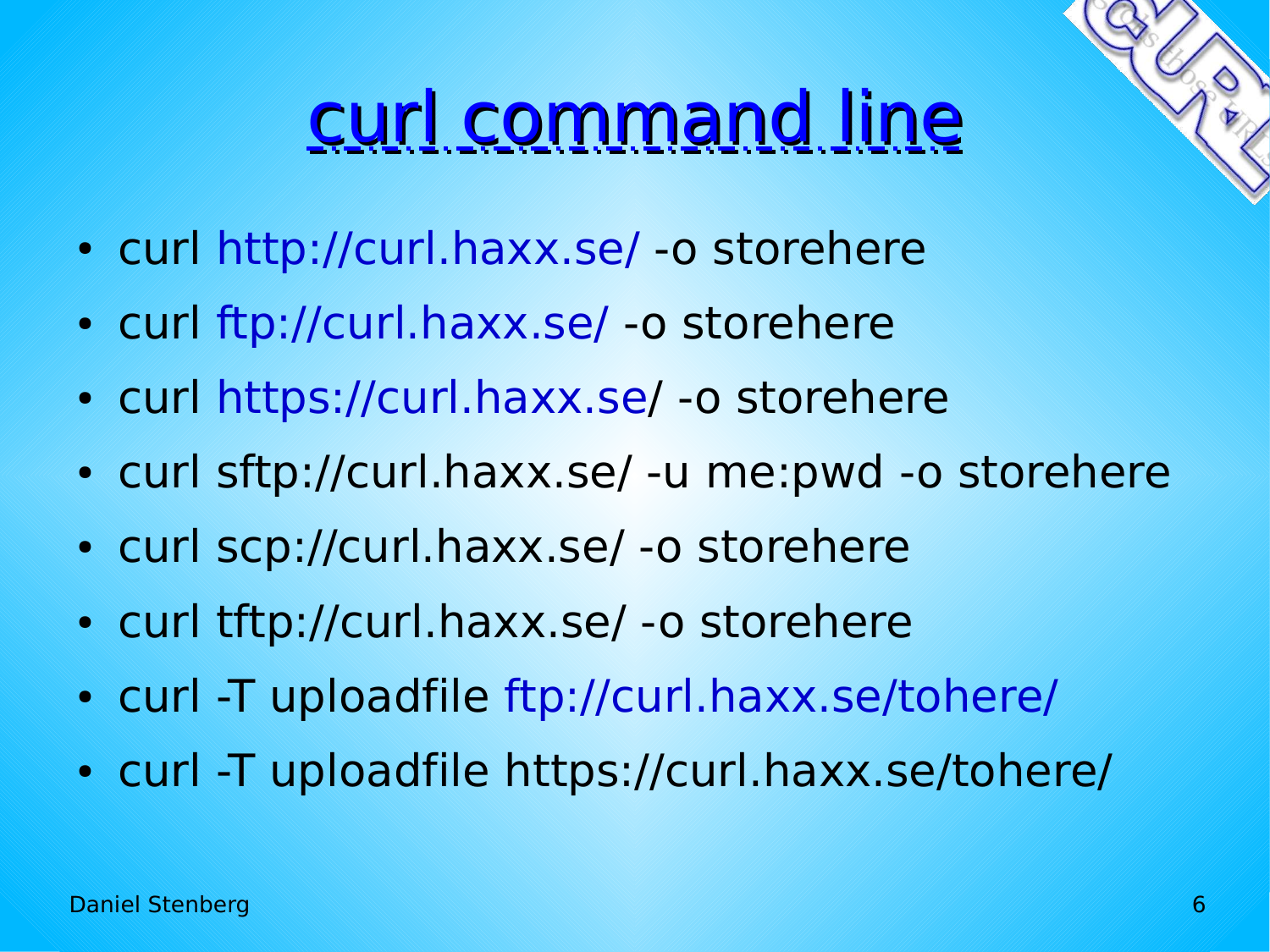

### command line part 2

- 120 command line options!
- can be entered in a config file
- "man curl"
- curl --manual
- pipes, files, stdin/stdout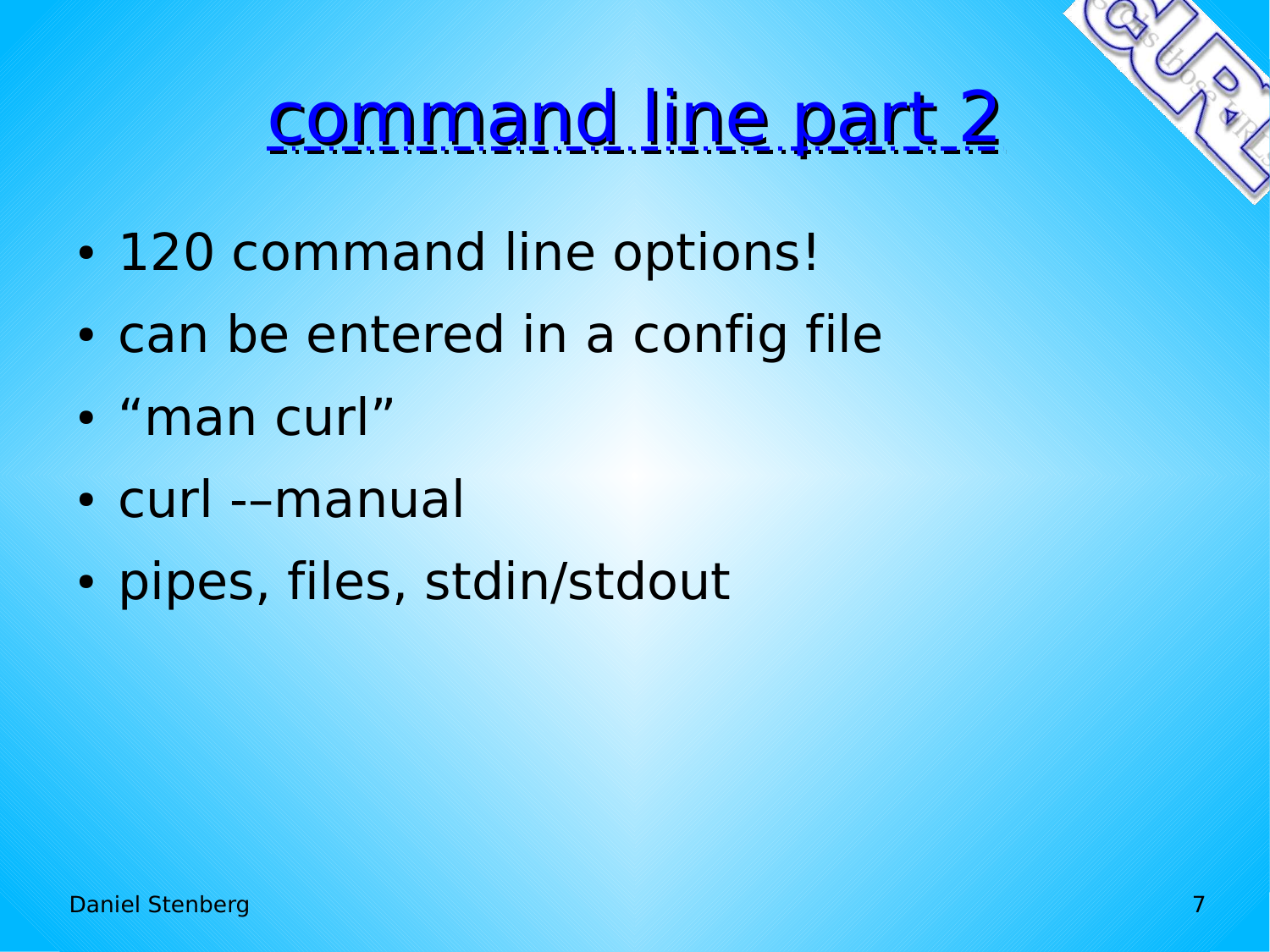

## libcurl began in 2000

- version 7
- API for other apps
- portable
- C
- PHP binding was early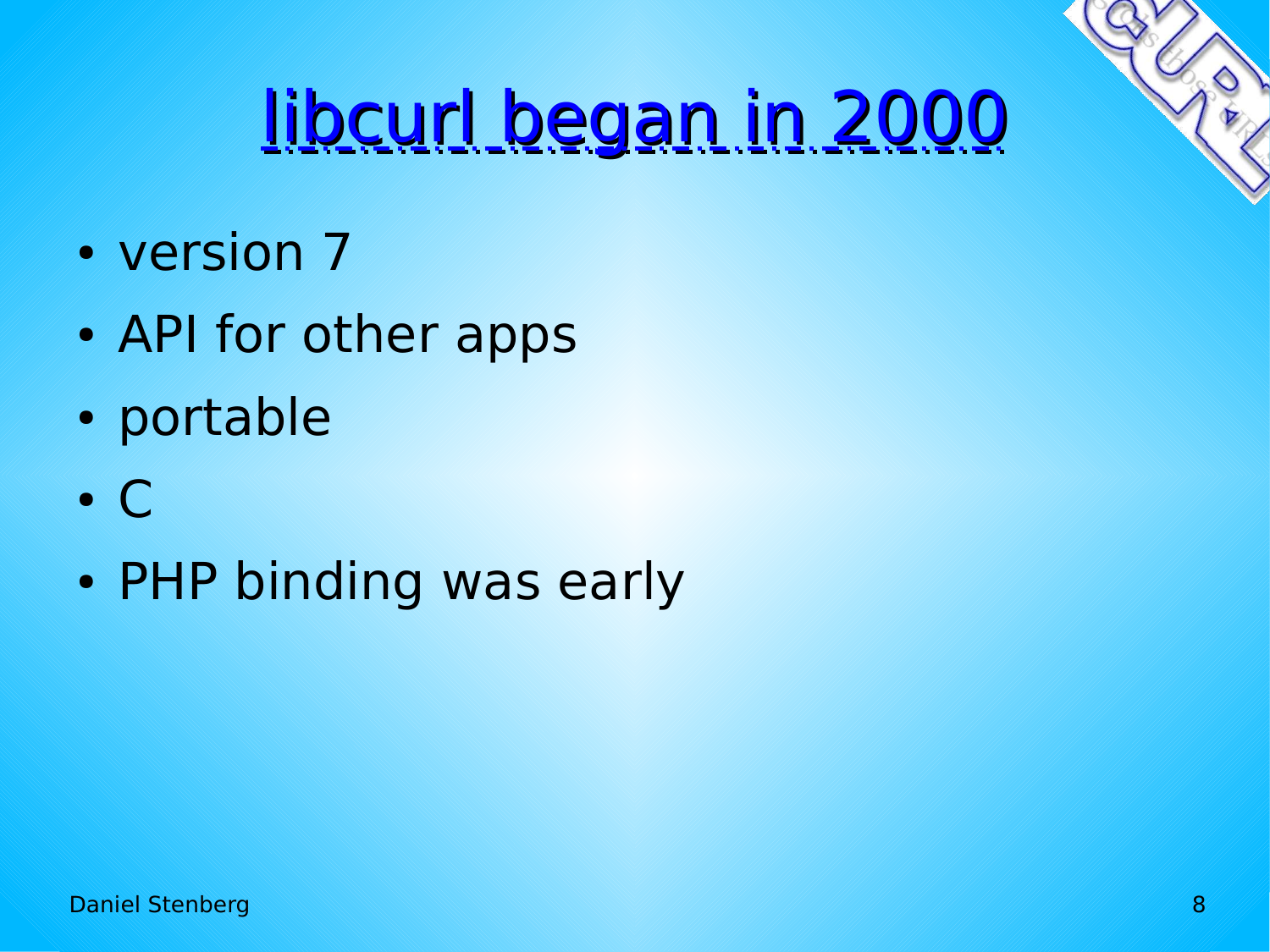## what's libcurl?



- written in C89 for maximum portability, re-use, bindings etc
- doesn't care about the content
- offers blocking and non-blocking API (push vs pull)
- "hide" protocol-details when possible
- high performance
- $\cdot$  do well at c10 $k+$
- use thirds party libs where applicable

Daniel Stenberg 9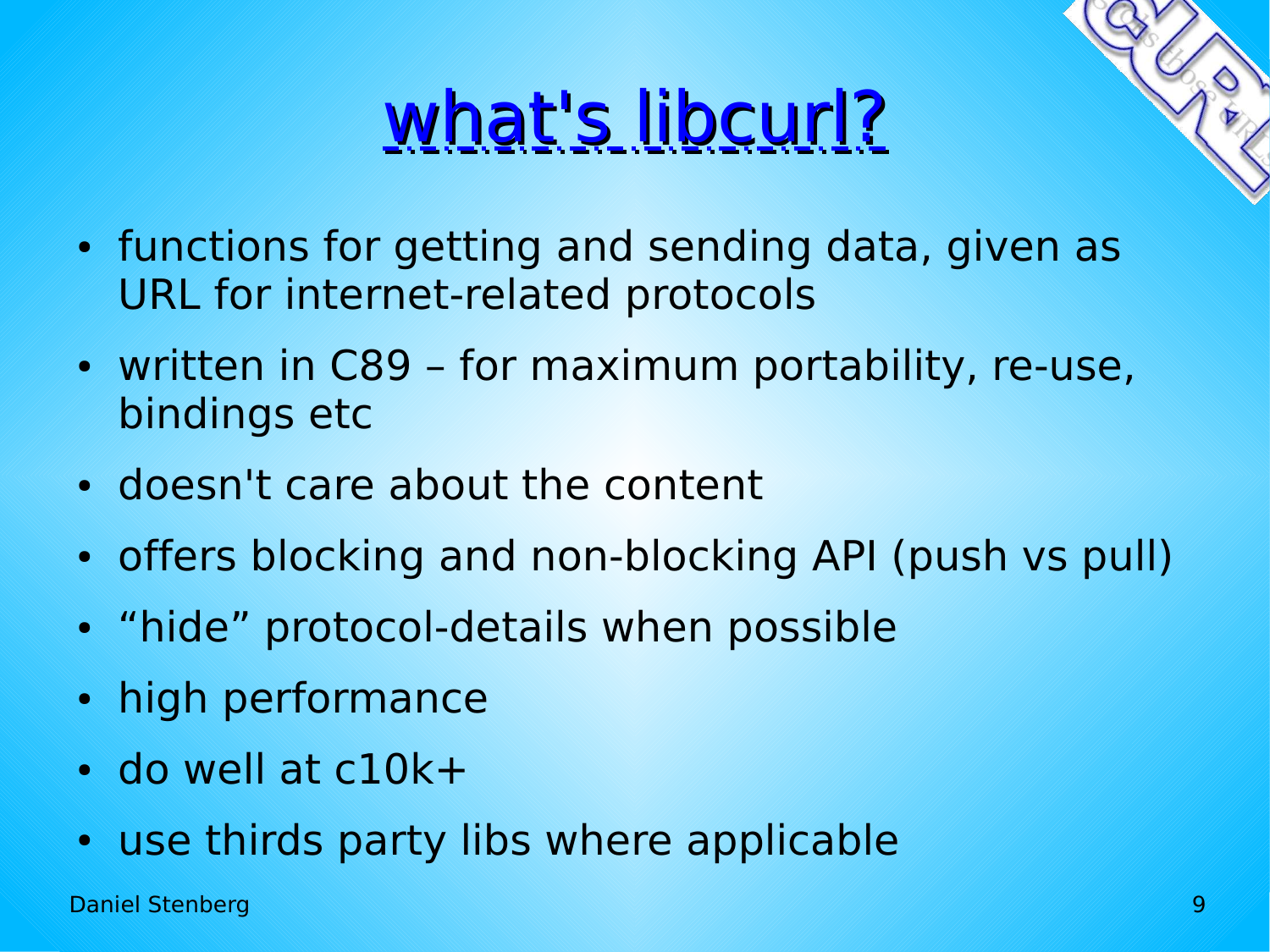## why use libcurl?

- free, open and zero price
- thread-safe
- IPv6 compatible
- feature-rich
- well supported and maintained
- fast
- well documented
- portable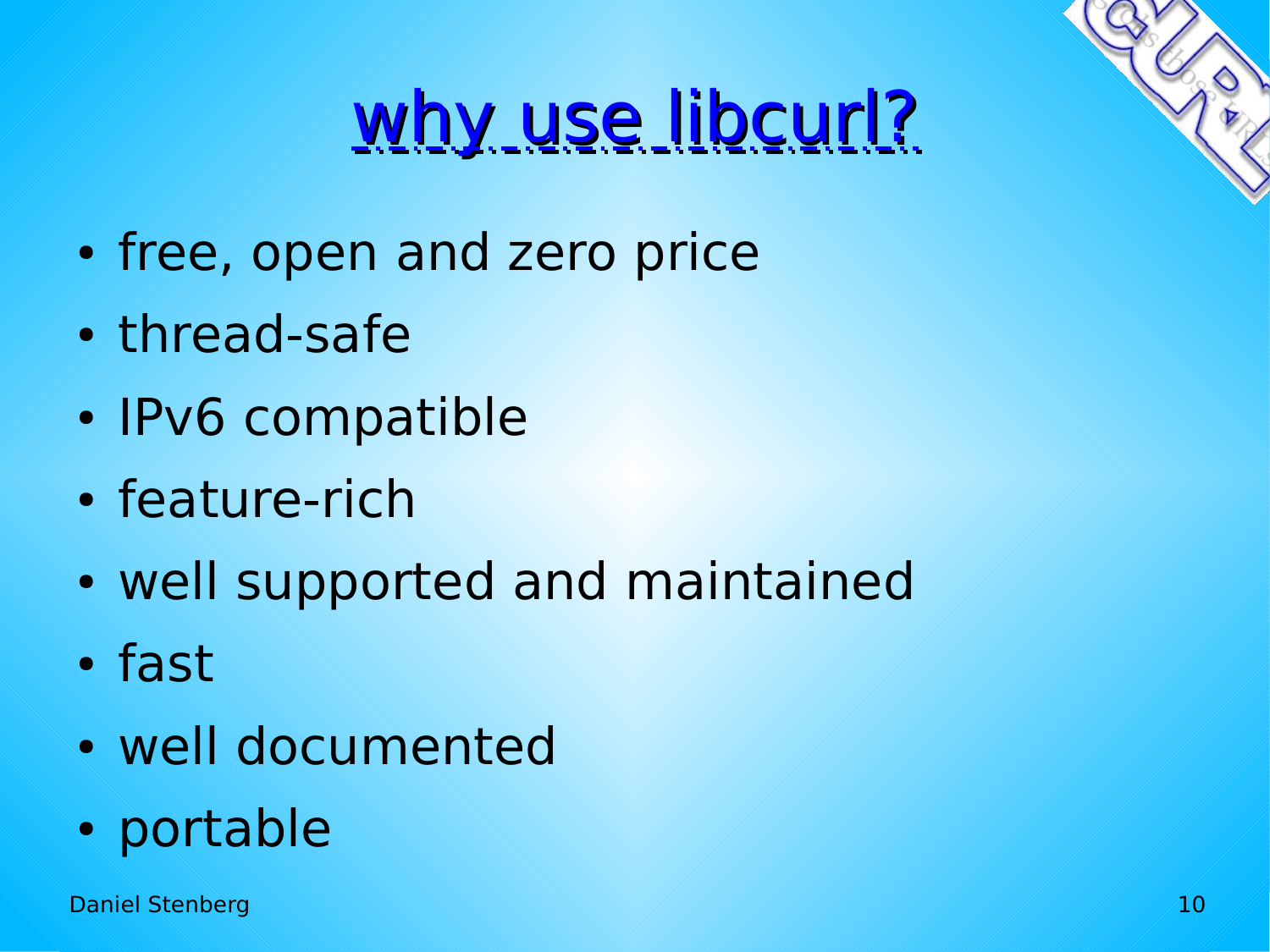# libcurl hello world

• Using libcurl is very simple!

```
int main(void)
\mathcal{R}  CURL *curl;
    CURLcode result;
    curl = curl_easy_init();
    if(curl) {
         curl_easy_setopt(curl, CURLOPT_URL, "http://curl.haxx.se");
         /* set more options here... */
         result = curl_easy_perform(curl);
         curl_easy_cleanup(curl);
\left| \begin{array}{c} \end{array} \right|  return 0;
}
```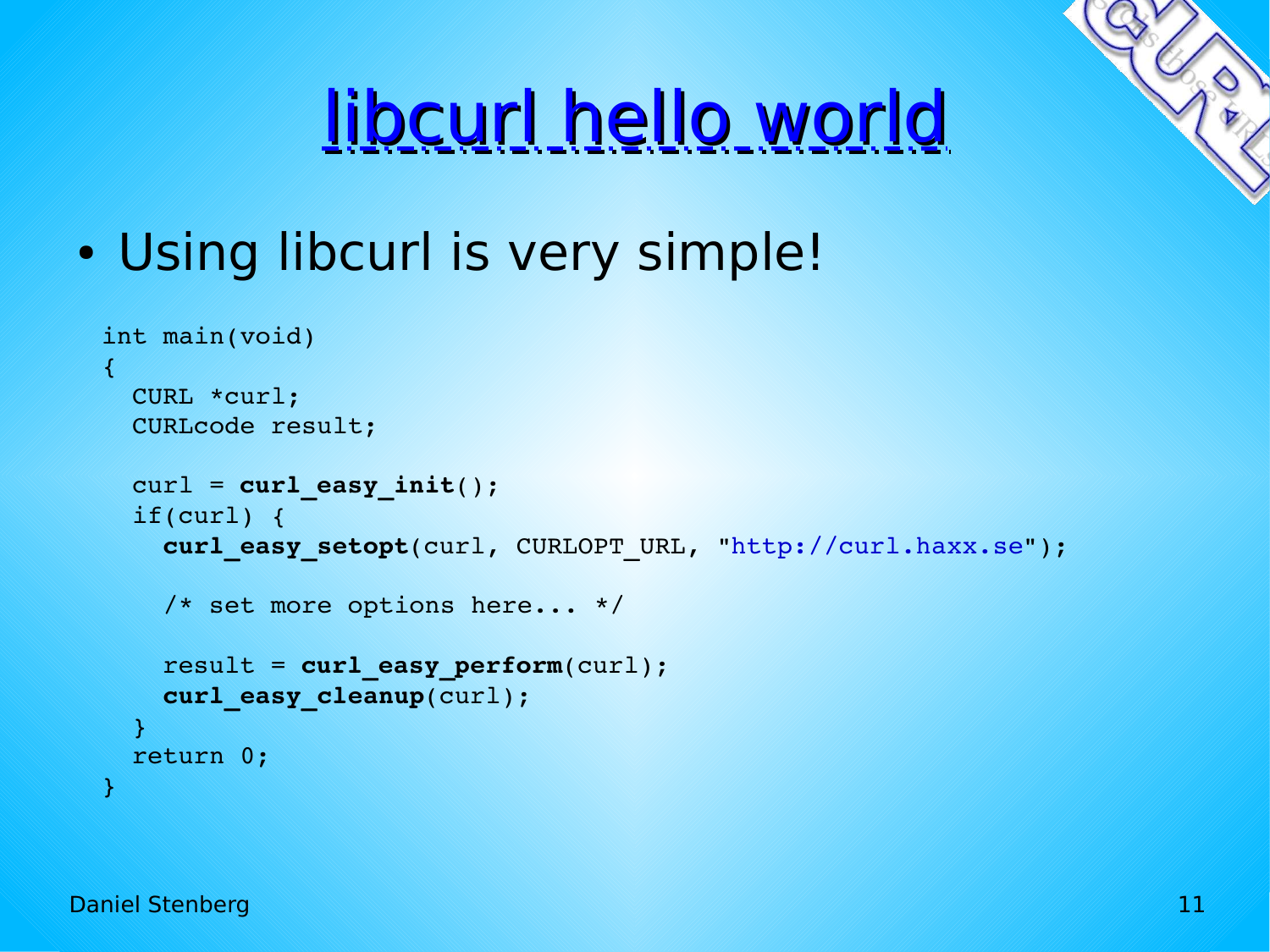#### contributors

- I started
- many provide "drive-by" patches
- most contributors fix a single problem
- few want to know nor care for "the big picture"
- a few sticks around, the core guys
- 10 persons have commit access
- ~600 named contributors so far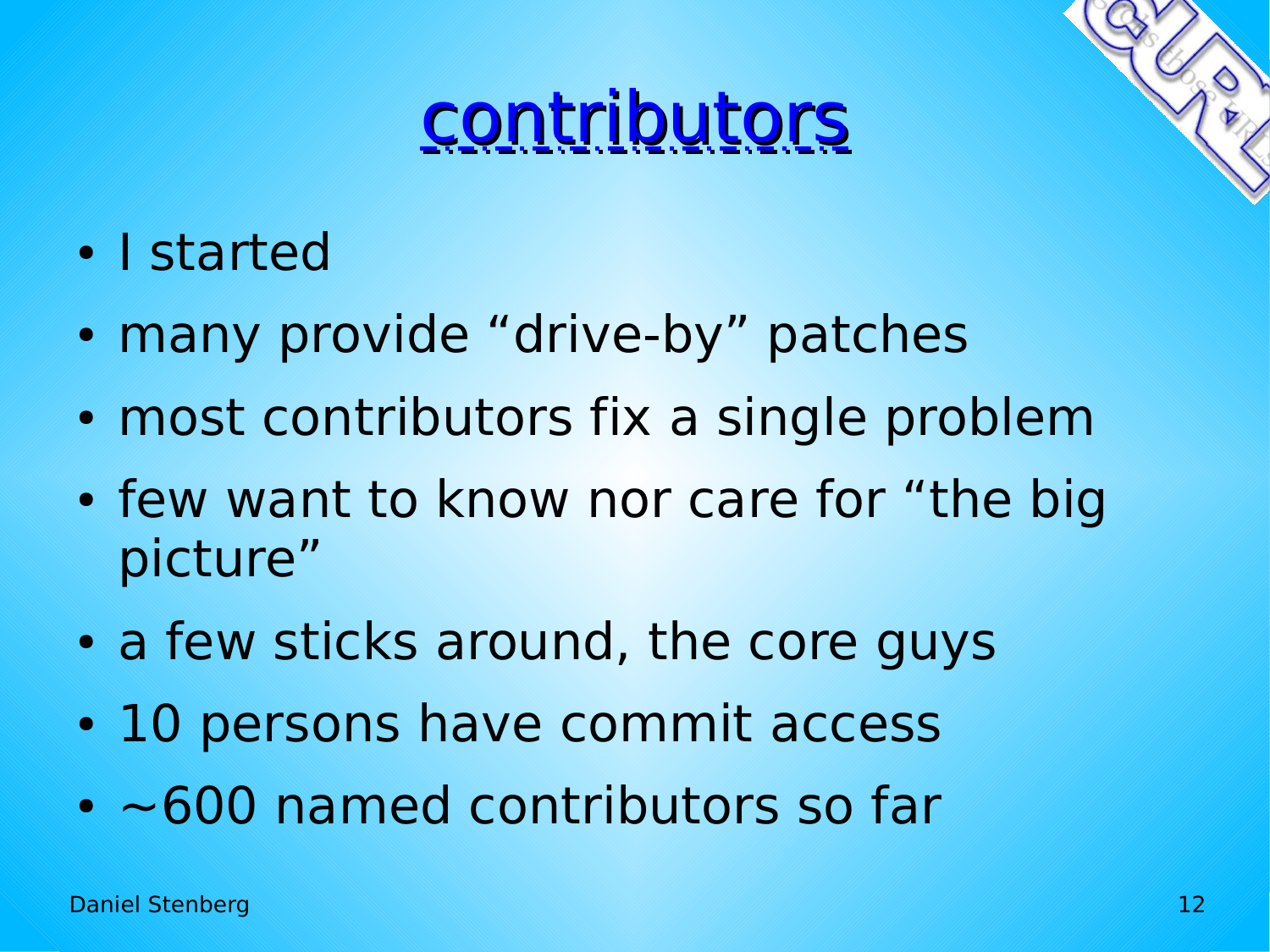#### over the years

- steady development
- scratch-an-itch

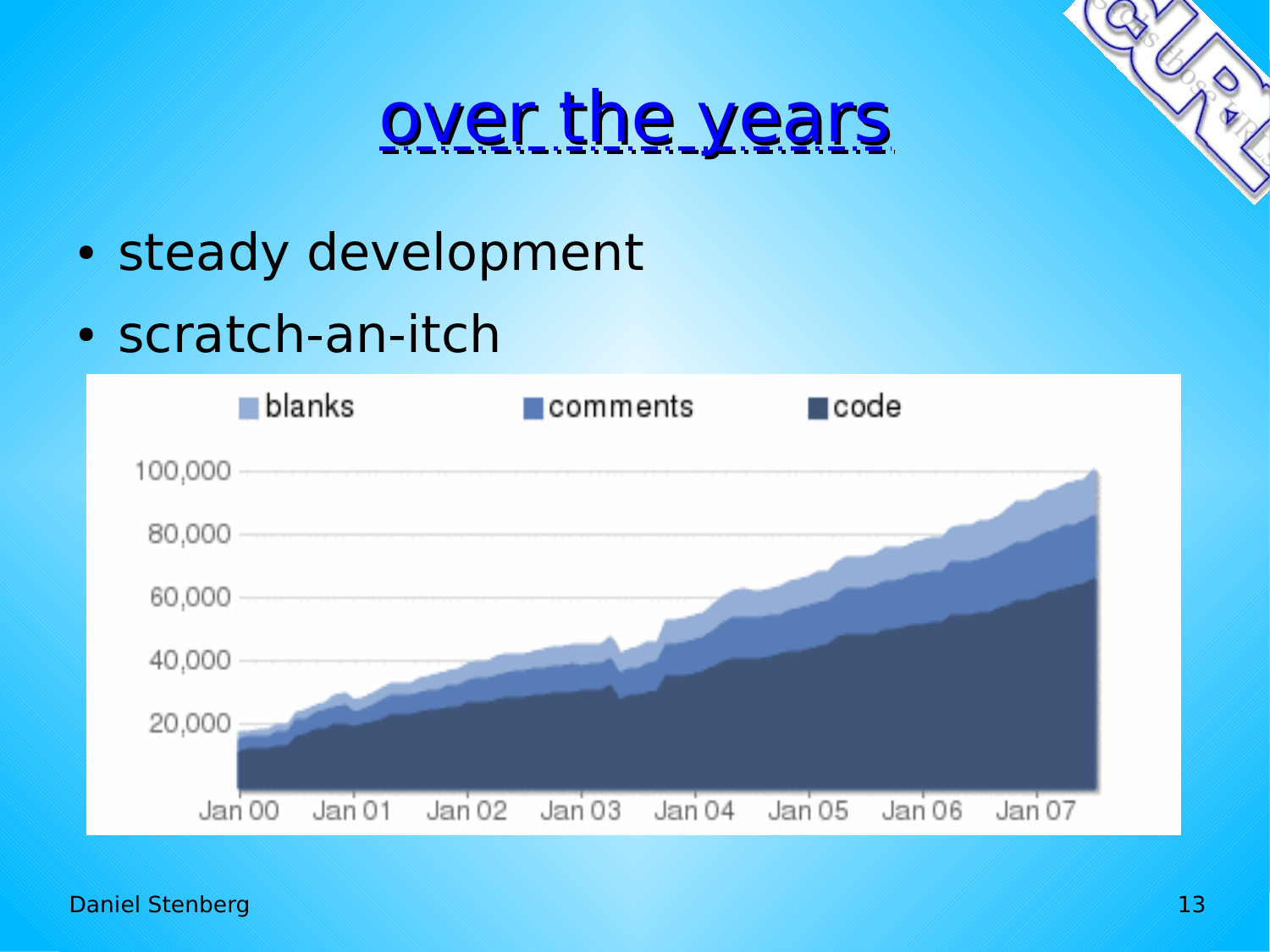#### my role

- Originator and project leader
- Spends roughly 2 hours/day
- Mostly mail support and patch reviewing
- Holding the wheel, saying what I like and not and what's good or bad.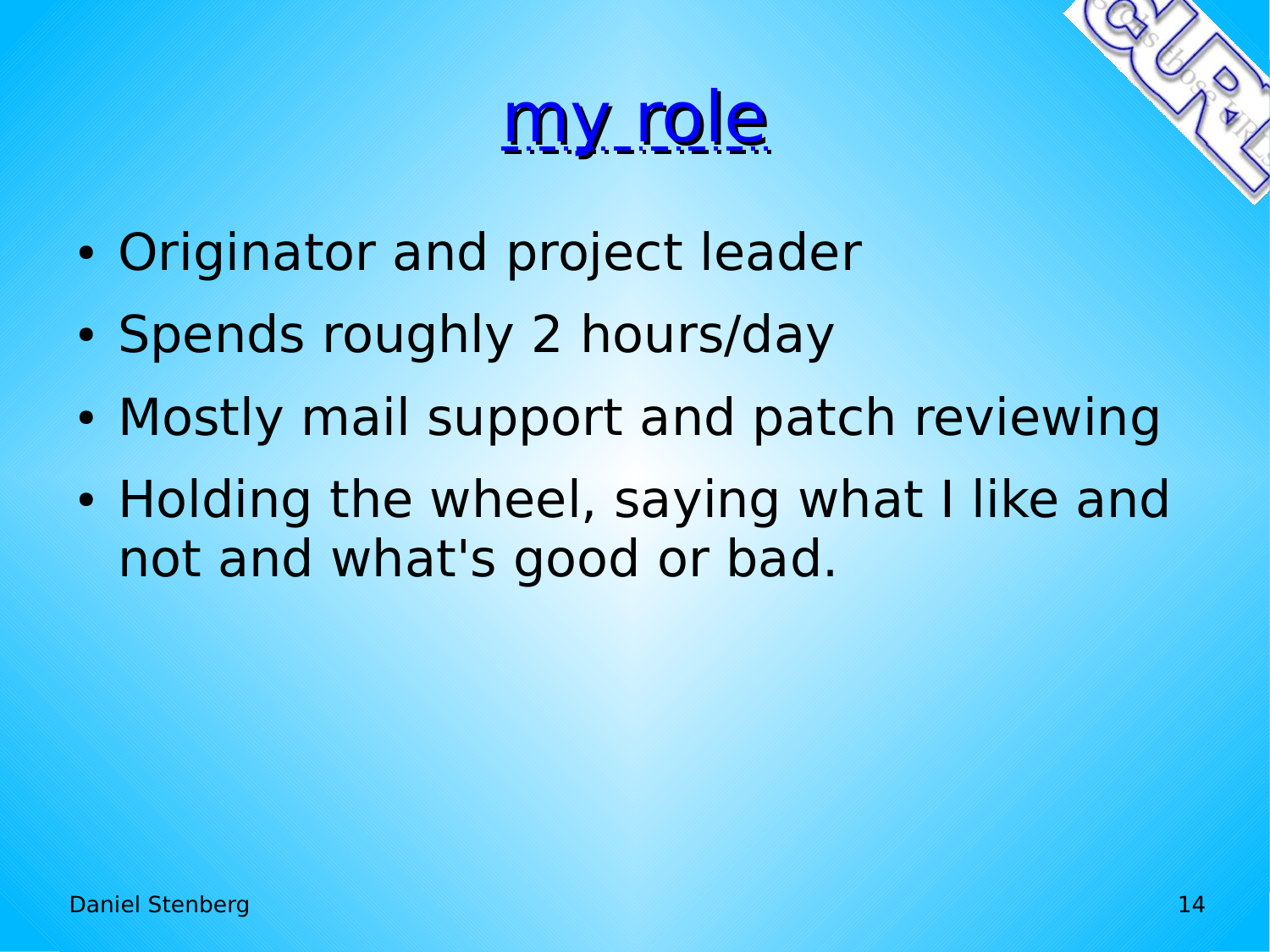



- turned MPL oct 1998
- changed to MIT/MPL jan 2001
- changed to MIT sep 2002
- will not change license again, ever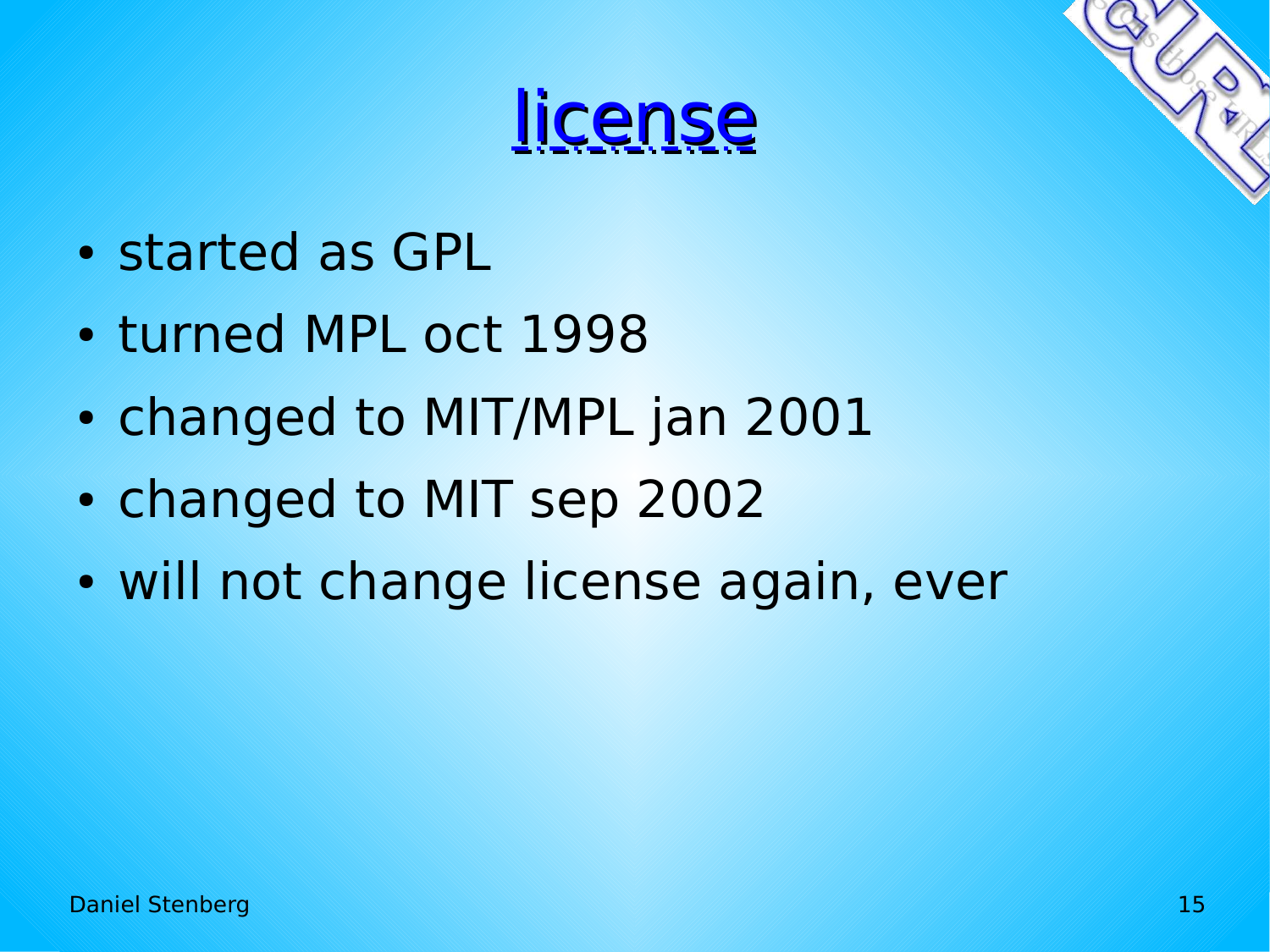#### who owns curl?

- Daniel Stenberg owns the copyright
- Daniel does > 90% of all commits
- Almost all larger/major changes were done by D
- Assumes that people own or have rights to their contributions
- Carefully attributes and gives credit to contributors for their efforts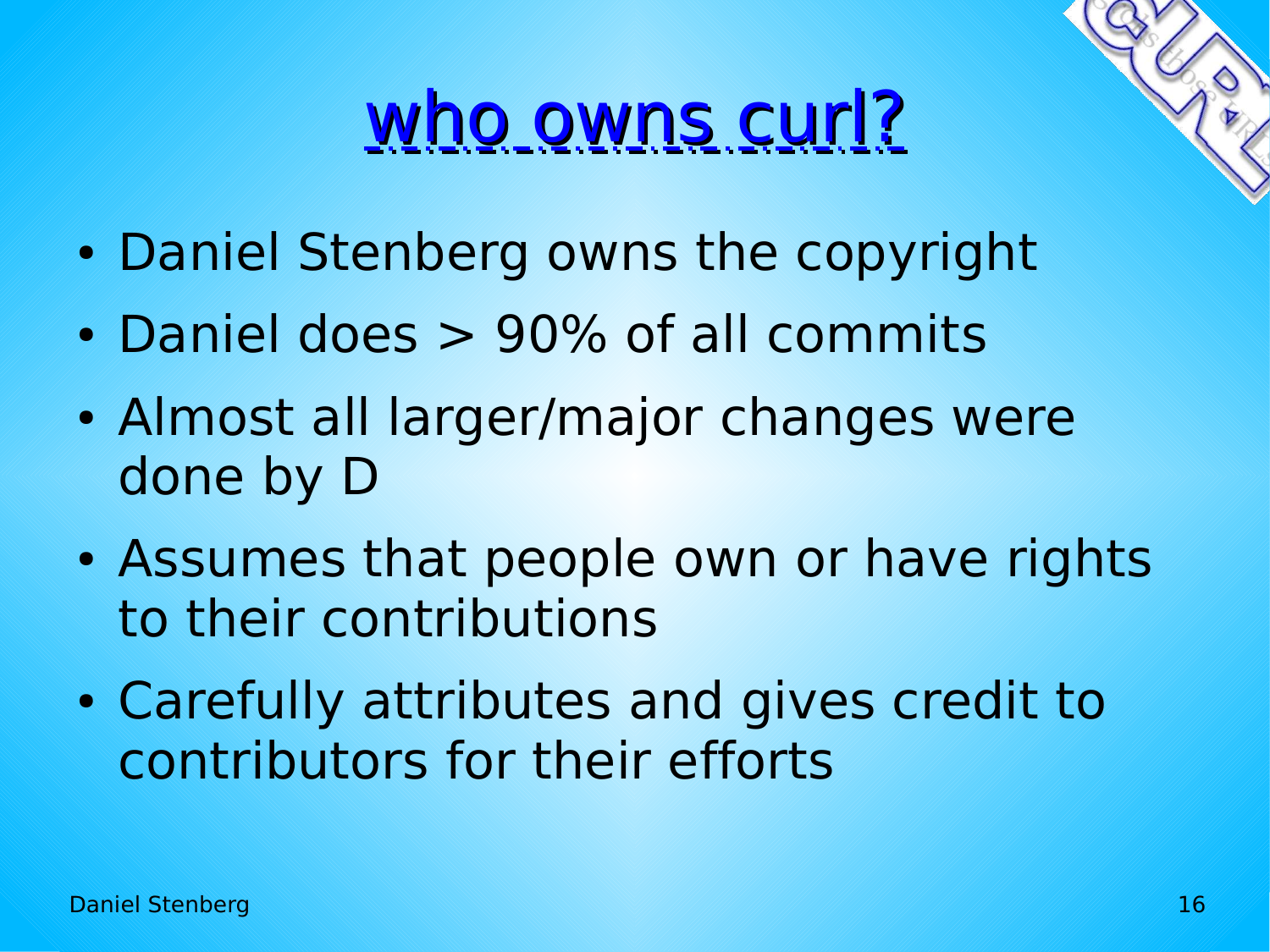### OS- and Linux- distros

- Linux: Red Hat, Fedora, Suse, Debian, Mandriva, Ubuntu, Gentoo and many more
- Others: Mac OS X, IBM AIX, SGI IRIX, Sun Solaris, FreeBSD, OpenBSD, NetBSD, UnixWare, HP-UX
- they don't tell us
- don't contribute in any particular extent
- "absorbs bug reports" for good and bad
- lagging behind terribly at times
- not always good at telling where things come from (= they didn't create this thing)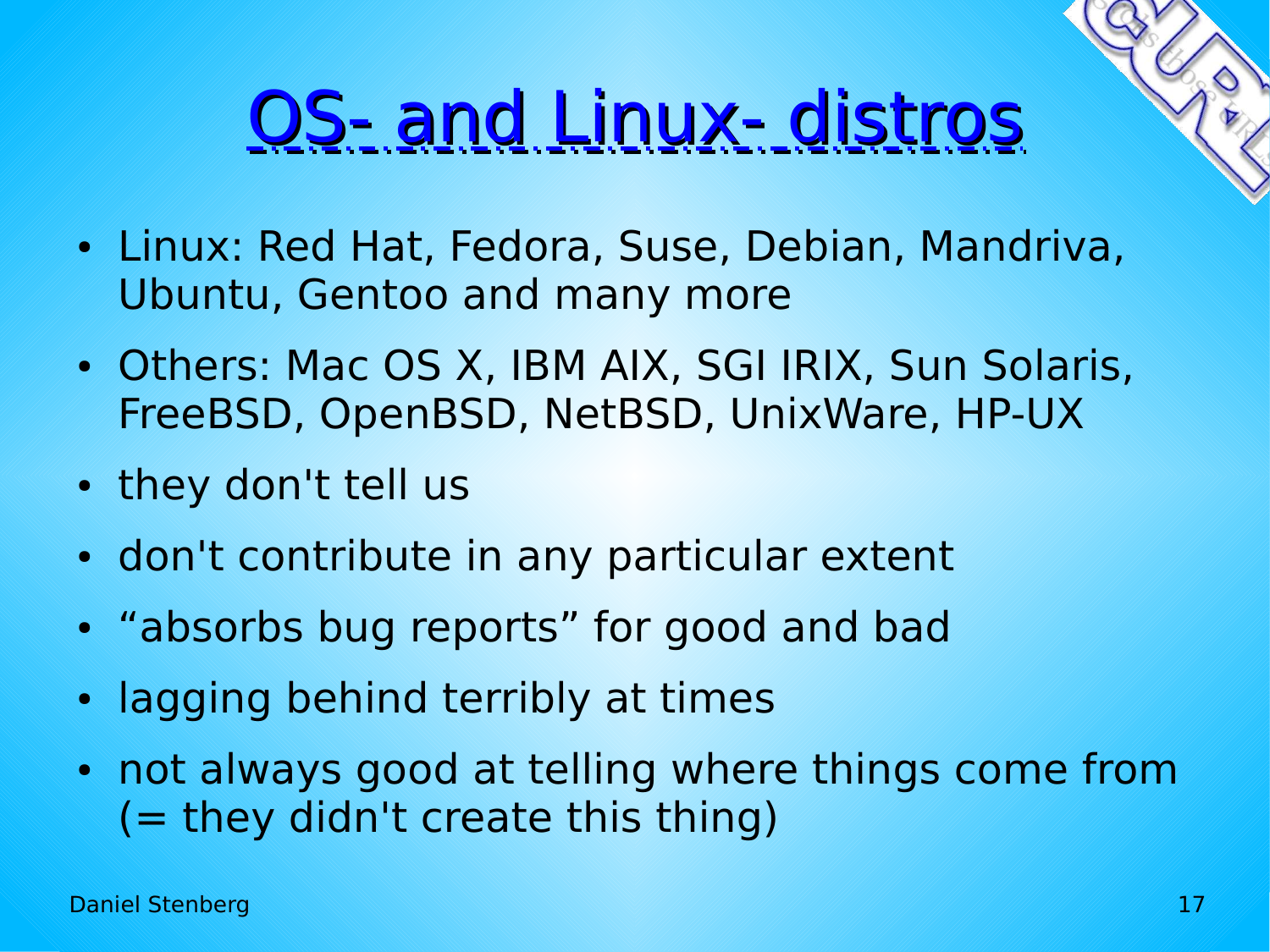#### commercial use

**AHOC** 

- license
- portability
- stability
- microsyster • Adobe, Apple, CERN, Cisco, Google, F-Secure, IBM, Linden Lab, MacAfee, Polaroid, RSA Inc, SAS Institute, SEB, Siemens, Sun, Symantec, Yahoo, etc

NO.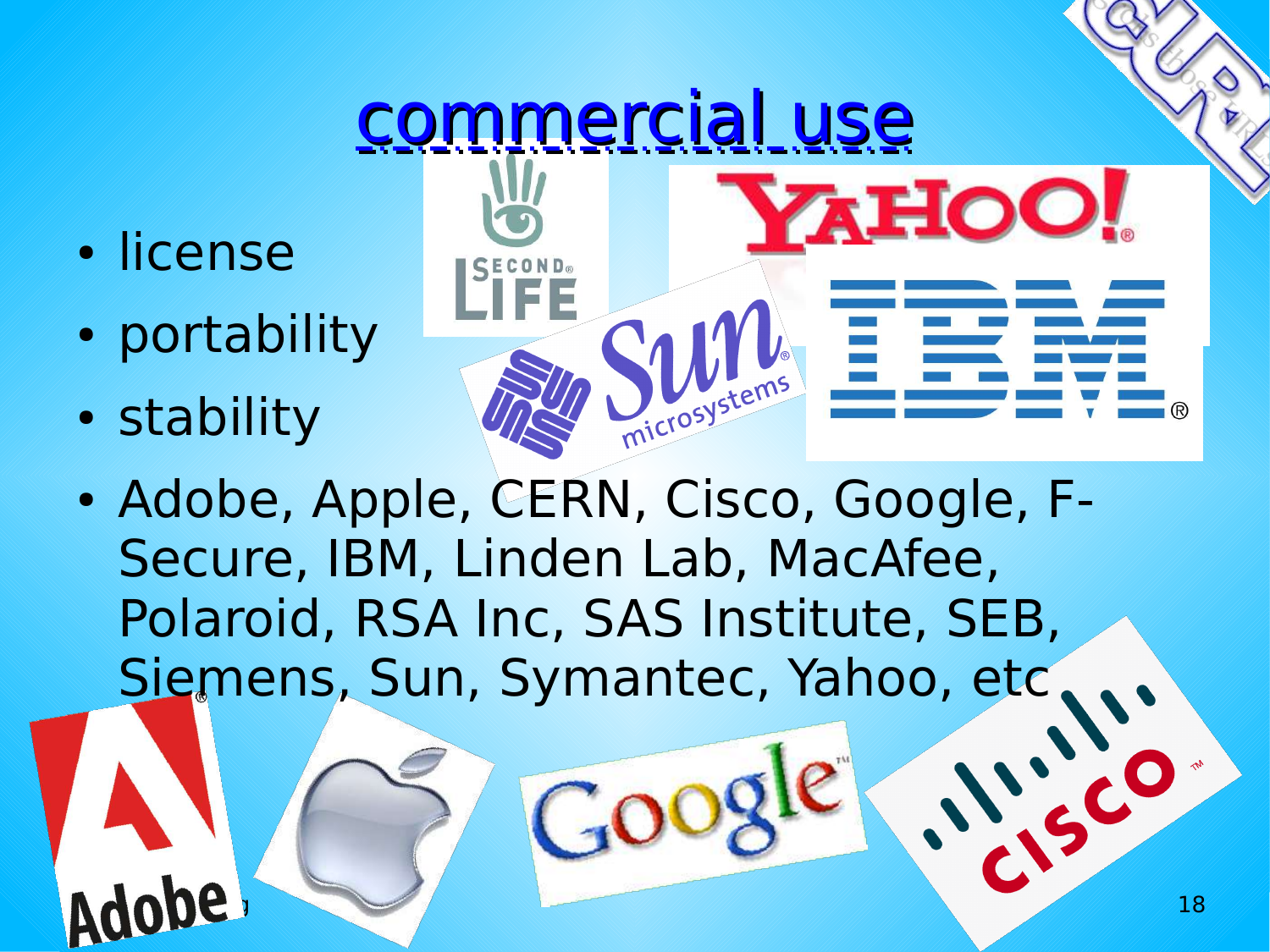#### open source use

- GPL compatible
- Exists in "all" distros
- Well documented
- OpenOffice.org, git, Firefox3, Gnash, gimp, libtorrent, Boinc, Xen, Gizmo, metadl, curl-loader, grip, UnrealIRCd, Aegis, Cmake, slapt-get, Xine, AlsaPlayer, xmms2, EmBrowser, OpenVRML, libcomprex and more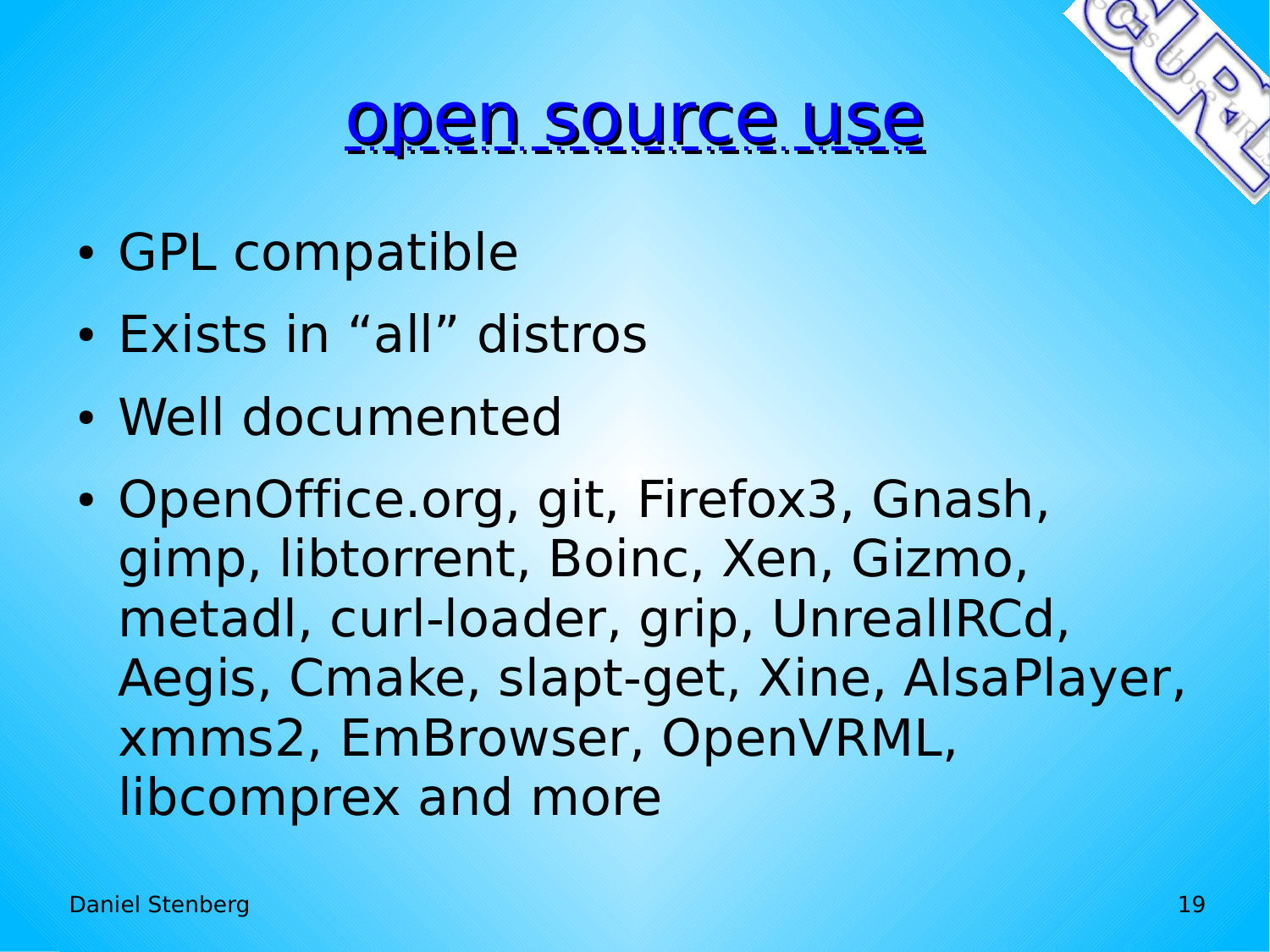#### how many users?

- >1 million downloads per year
- distros offer their own packages
- comes on "bonus"-CDs
- comes with applications
- simply no way to measure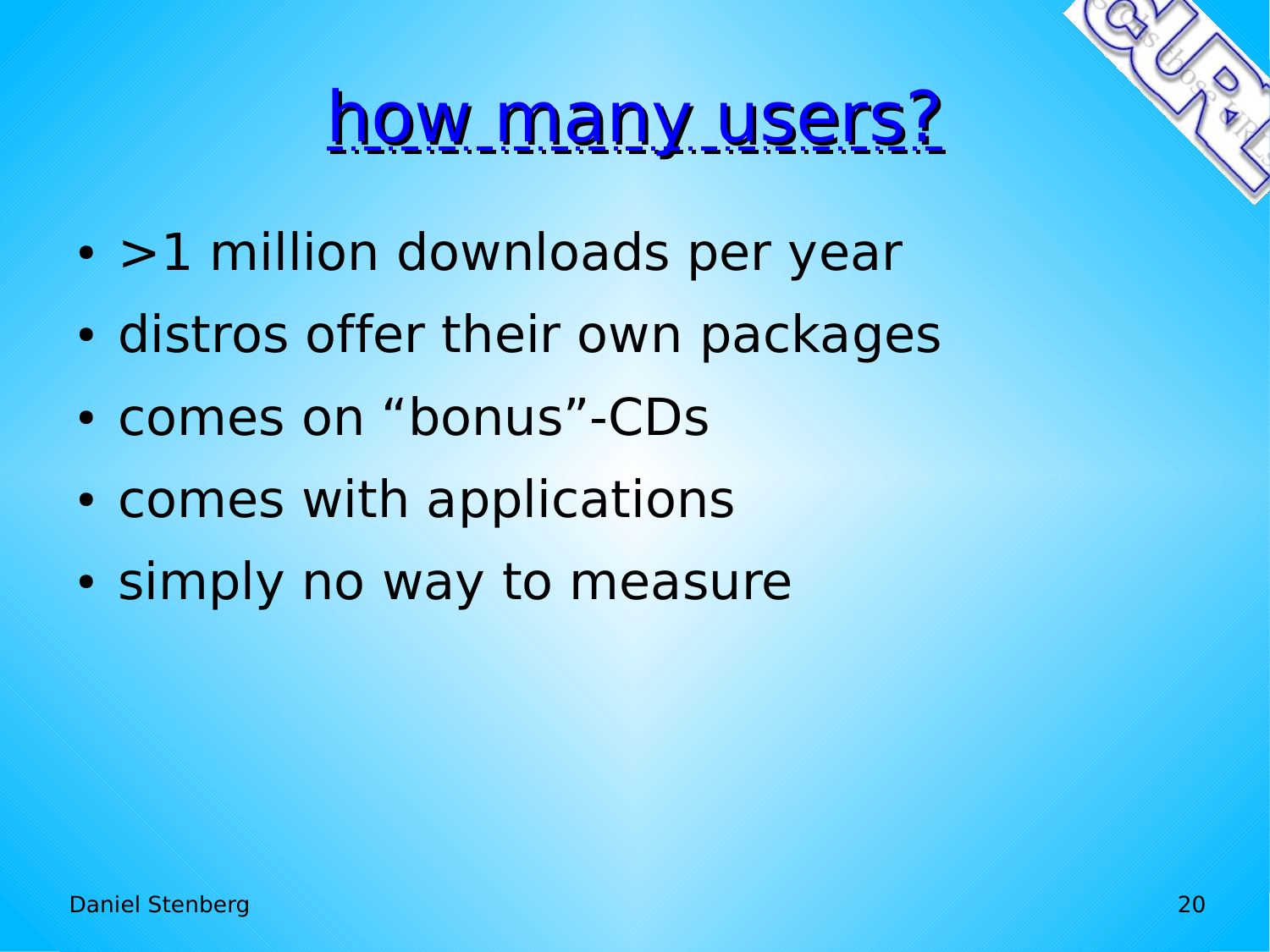#### <u>portability</u>

- 
- Solaris, NetBSD, FreeBSD, OpenBSD, Darwin, HPUX, IRIX, AIX, Tru64, Linux, UnixWare, HURD, Windows, Amiga, OS/2, BeOs, Mac OS X, Ultrix, QNX, OpenVMS, RISC OS, Novell NetWare, DOS, MVS, VxWorks, Windows CE, OS/400 ...
- Alpha, HP-PA, HP3000, MIPS, PowerPC, POWER, SuperH4, Sparc, ARM, i386, ia64, m68k, s390, ...
- no other transfer-lib is even close
- autobuilds and tests
- still relies on users to report problems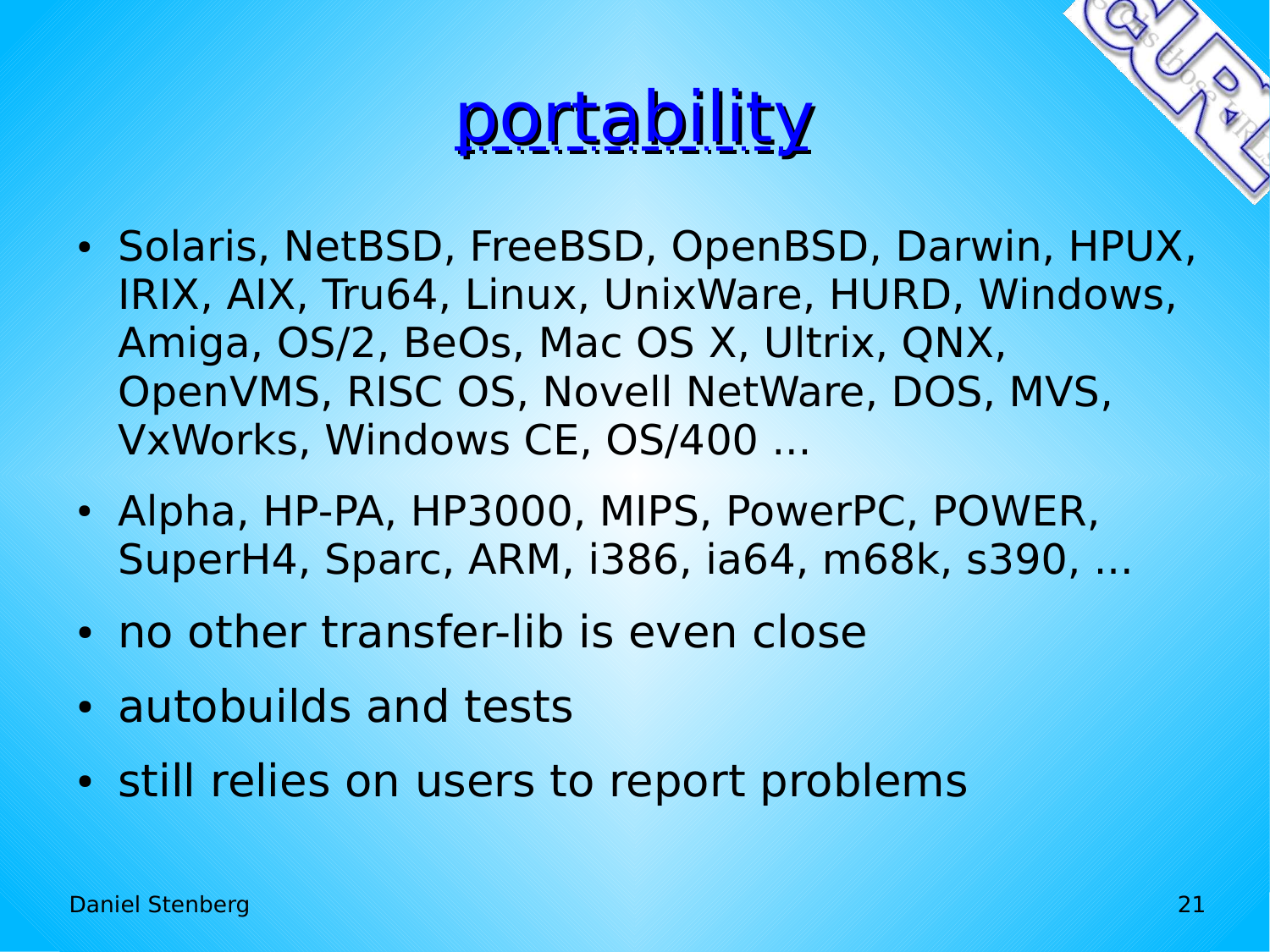

- Test against requirement?
- Autobuilds
- CVS-daily snapshots
- ask on the mailing list
- no formal
- no unit-tests...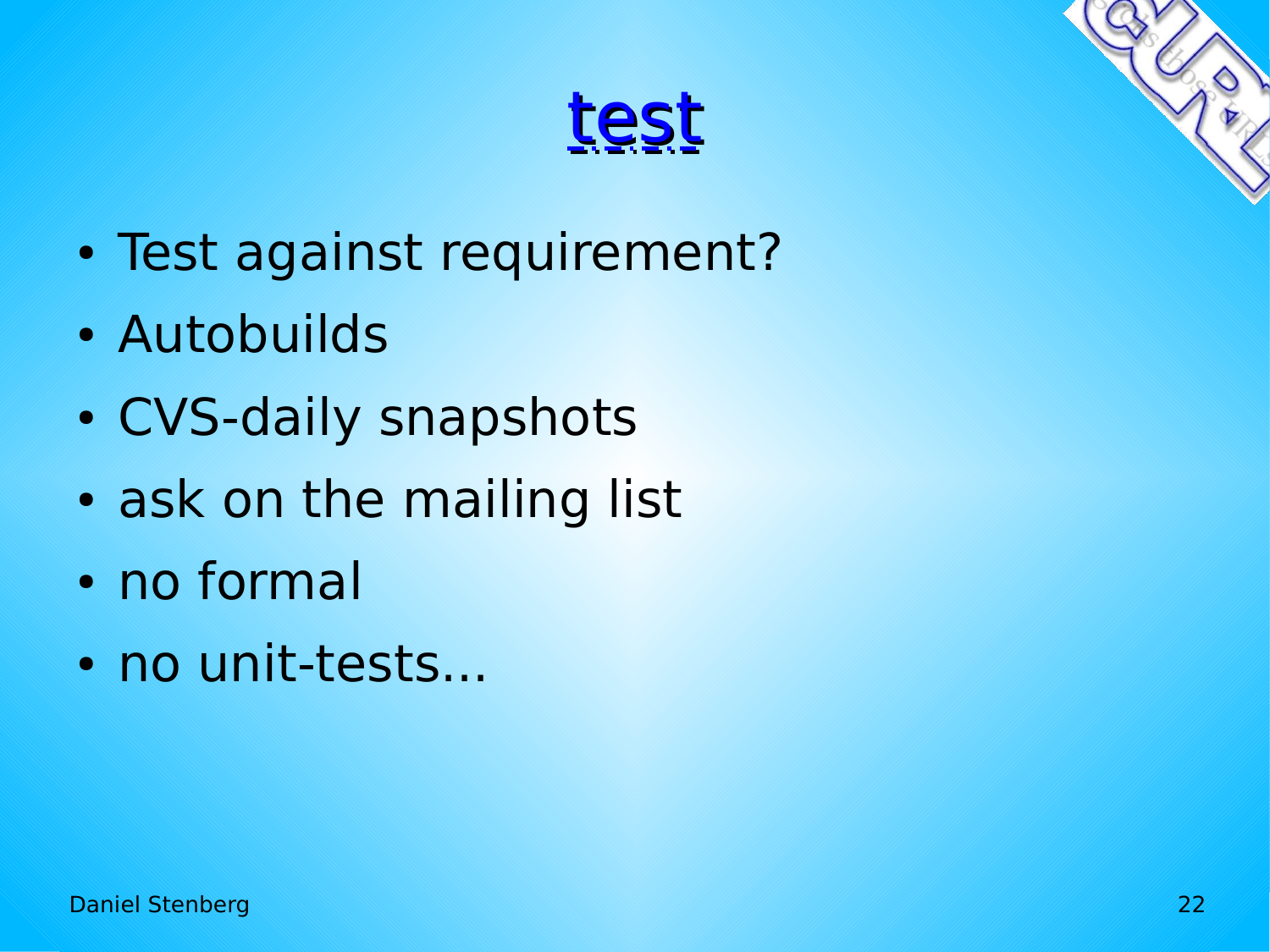

- 
- HTTP, FTP, TELNET, TFTP, FILE, DICT
- HTTPS, FTPS SSL-libraries (OpenSSL, GnuTLS, NSS, yassl, oqssl, ...)
- LDAP openIdap
- SCP, SFTP libssh2
- libcurl is standards compliant, but adjusts to what common browsers do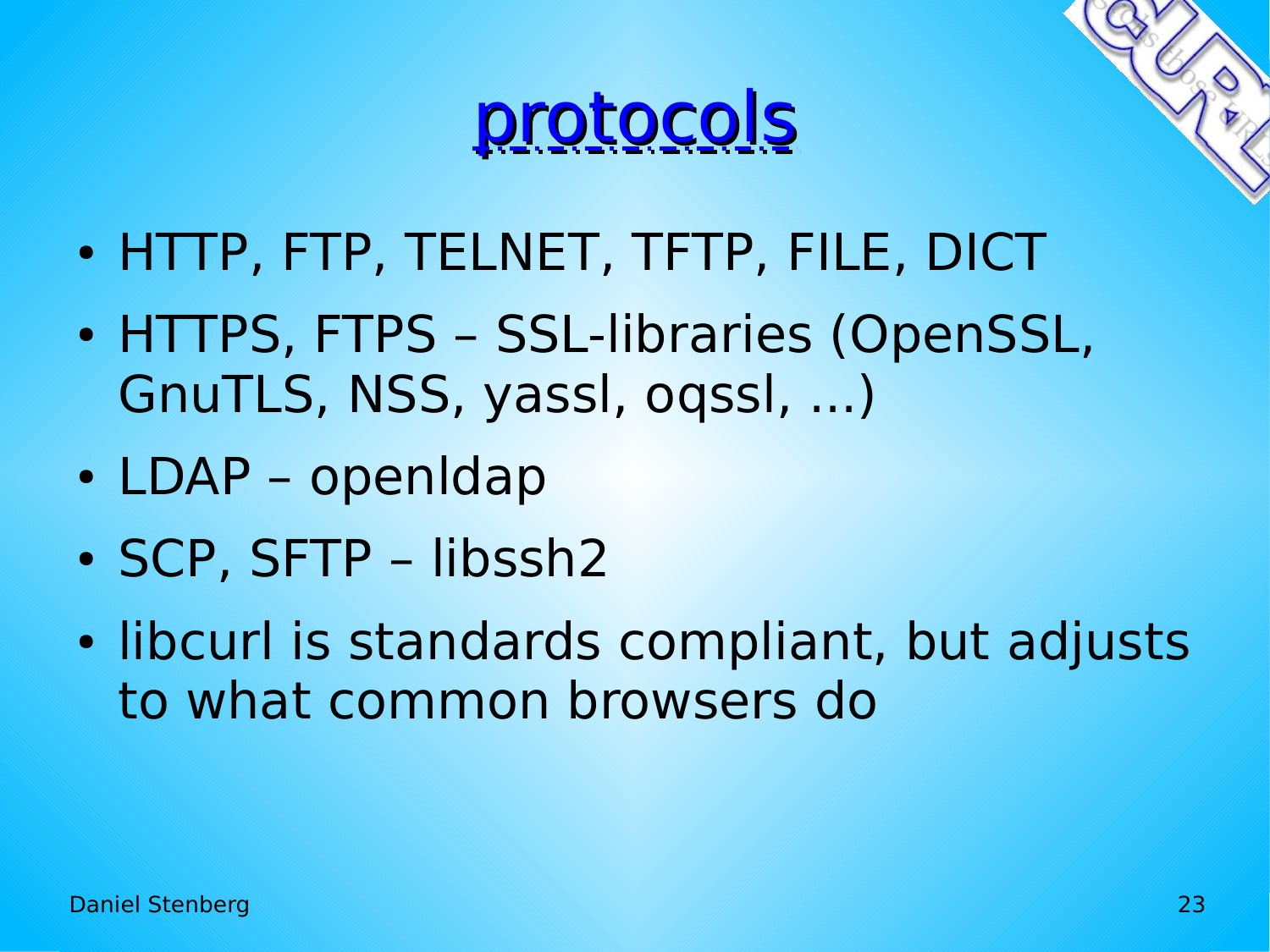#### **community**

- users / library mailing lists (100 / 300 mails/month in average)
- bugs, bugtracking
- new ideas
- design discussions
- post patches!
- bug and feature-request trackers
- everyone can join!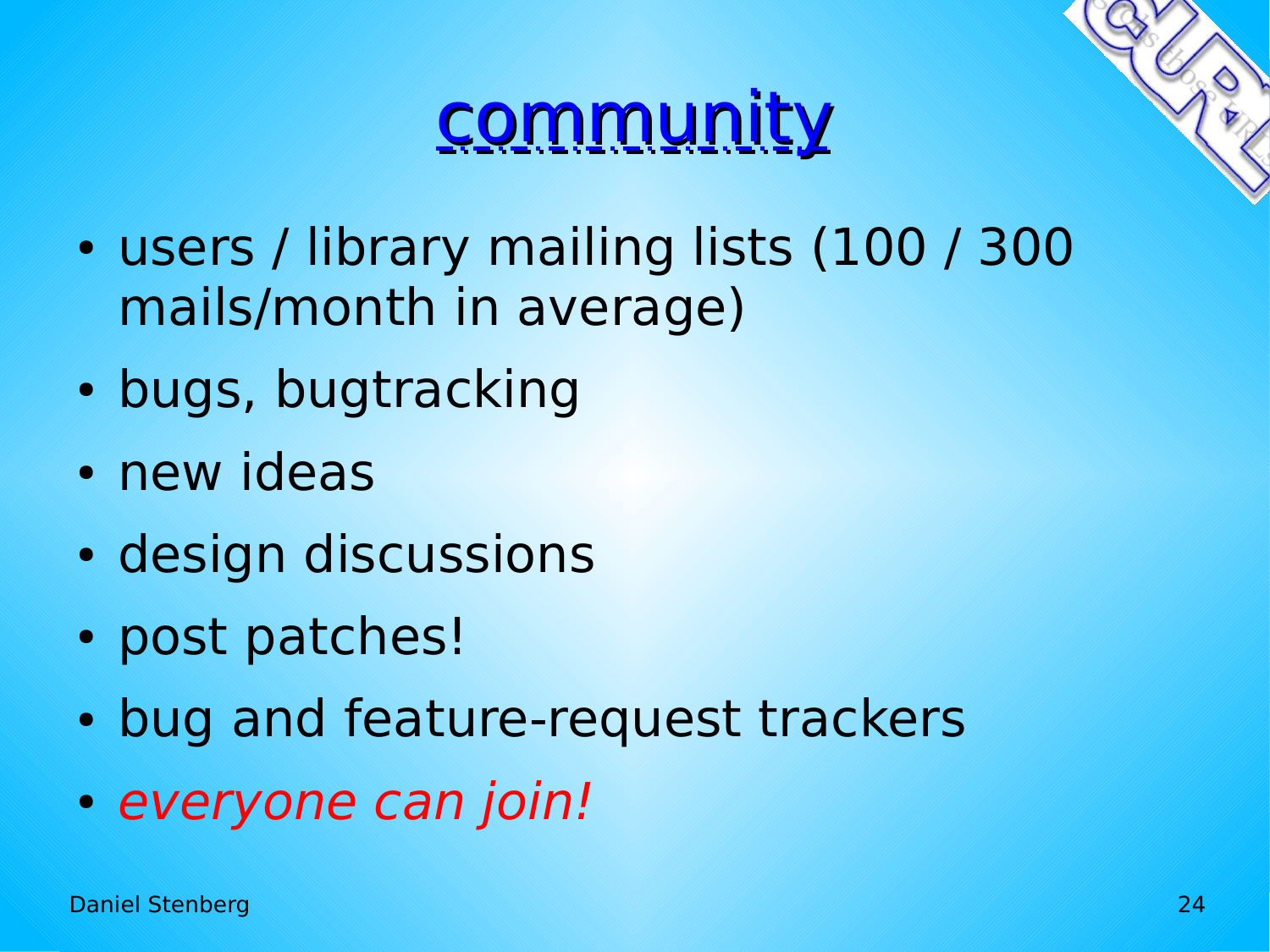#### who pays?

- my family
- volunteers
- many use/fix bugs on paid work time or for commercial projects
- a few companies have sponsored/paid development of certain features etc
- The Swedish IIS fund 2005/2006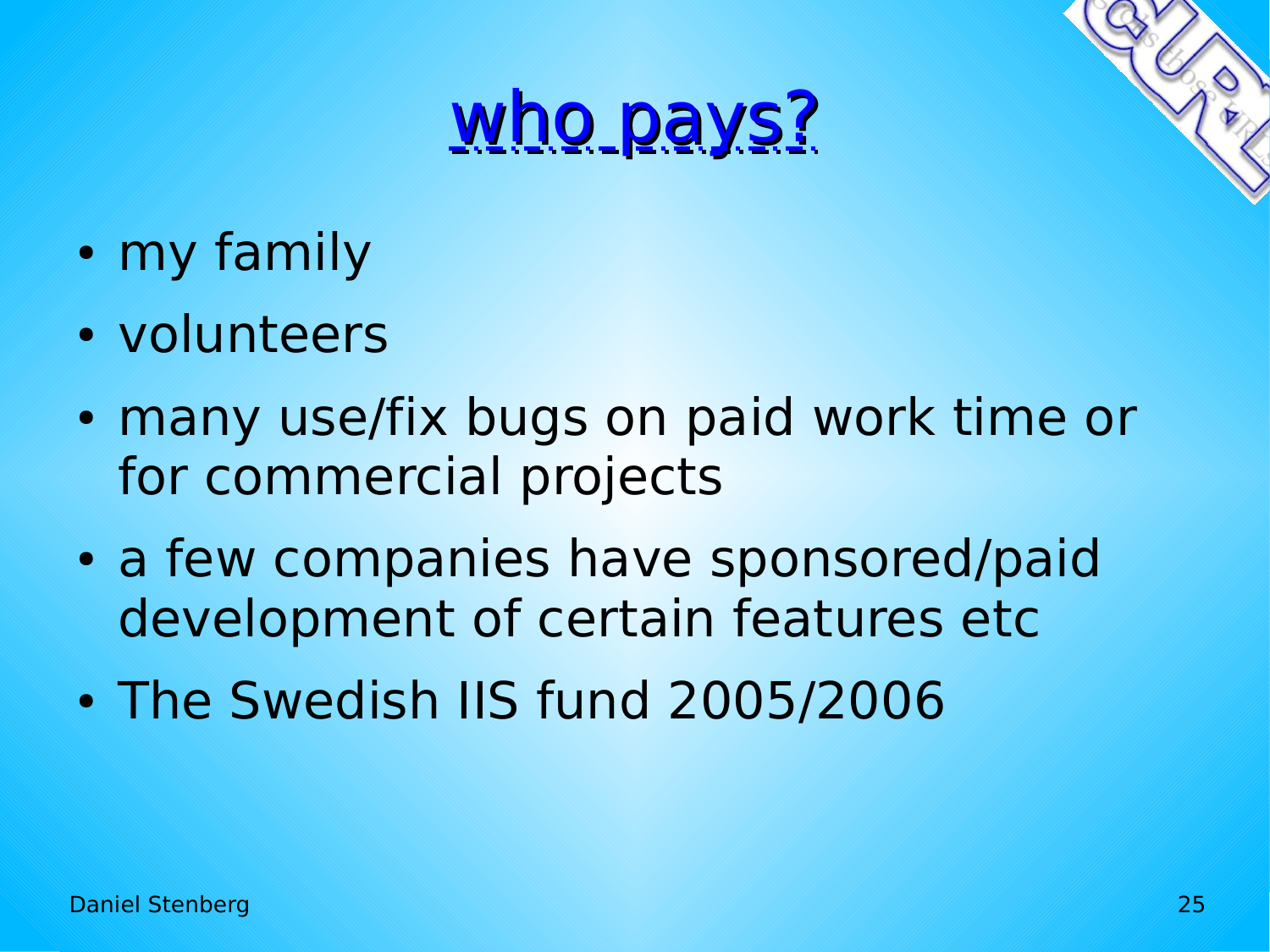#### bindings

- $\bullet$  Ada95, Basic, C, C++, Ch, Cocoa, D, Dylan, Euphoria, Ferite, Gambas, glib/GTK+, Java, Lisp, Lua, Mono, .NET, Object-Pascal, Ocaml, Pascal, Perl, PHP, Postgres, Python, R, Rexx, Ruby, Scheme, S-Lang, Smalltalk, SPL, Tcl, Visual Basic, Q, wxWidgets, XBLite, and more!
- all major environments covered
- maintained outside of the cURL project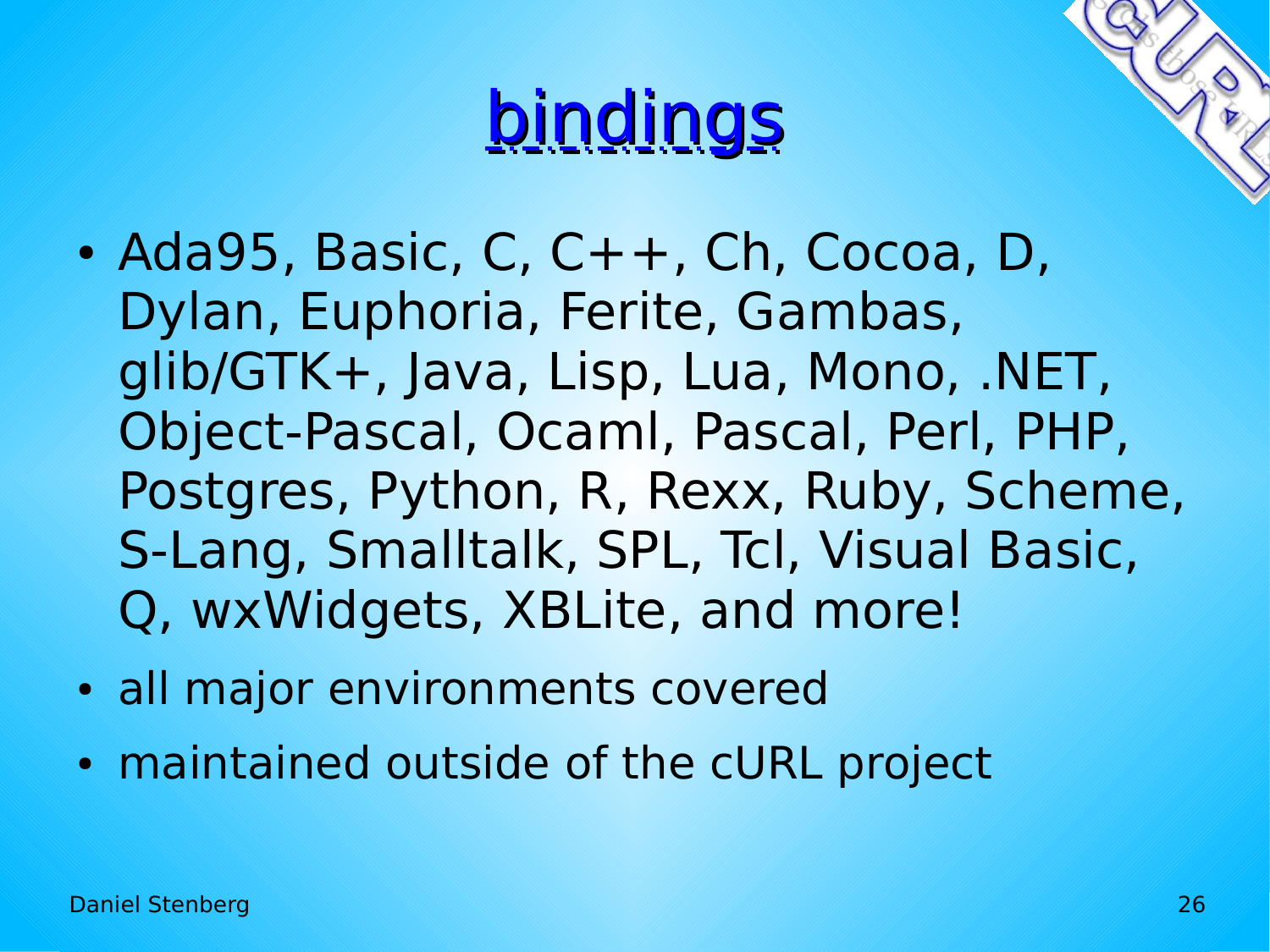## libcurl alternatives

- C? libwww, neon, libsoup not as portable, less functions, fewer protocols
- language-specific ones are common, but then too mostly not as feature-rich
- no idea about commercial ones, anyone?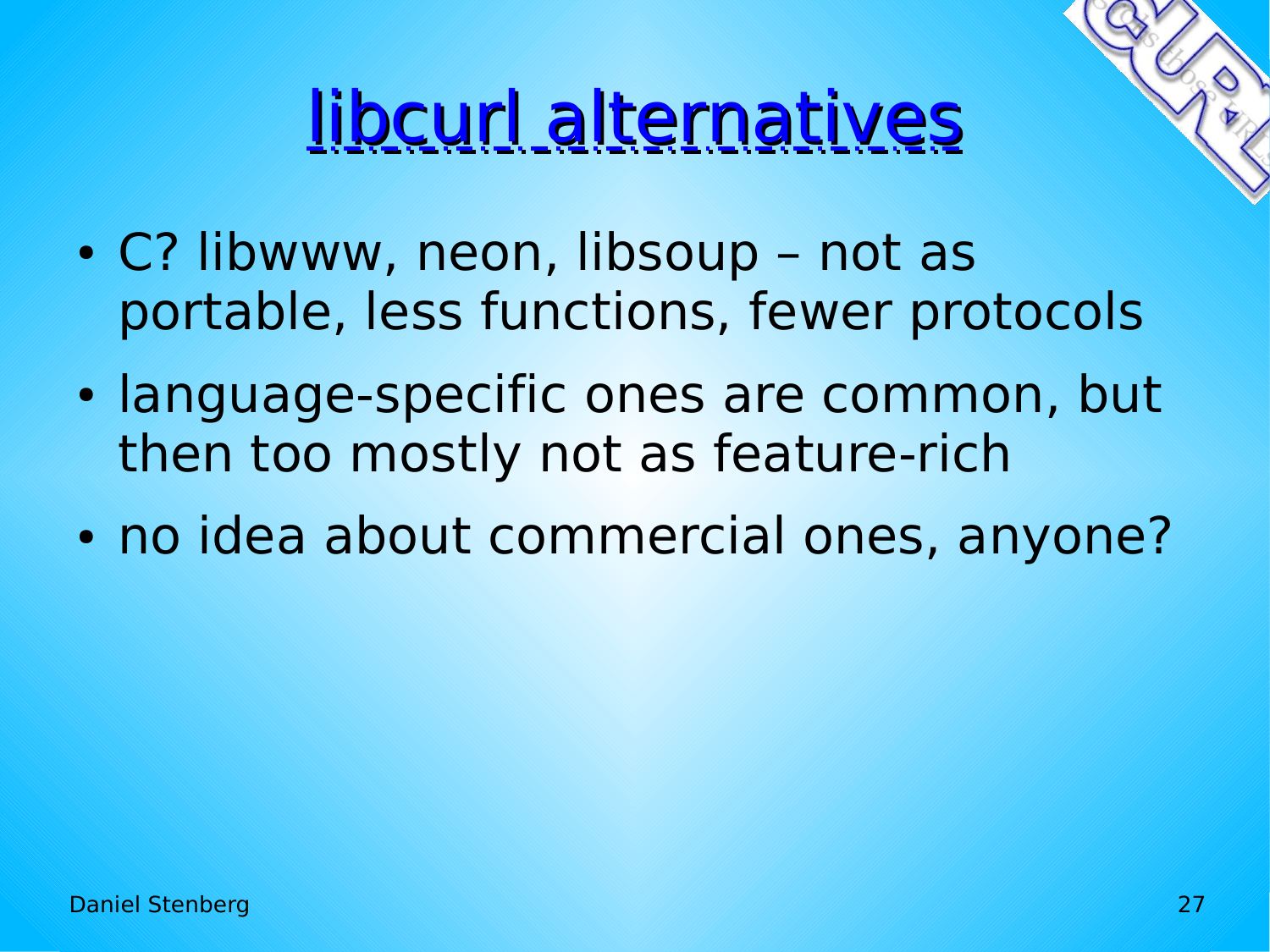#### curl vs wget

- libcurl
- pipes
- return codes
- single-shot
- many protocols
- more portable
- more SSL libraries
- more HTTP auth
- bidirectional

curl wget

- command line
- recursive fetch
- older
- much less developer activity
- HTTP 1.0
- GPL
- GNU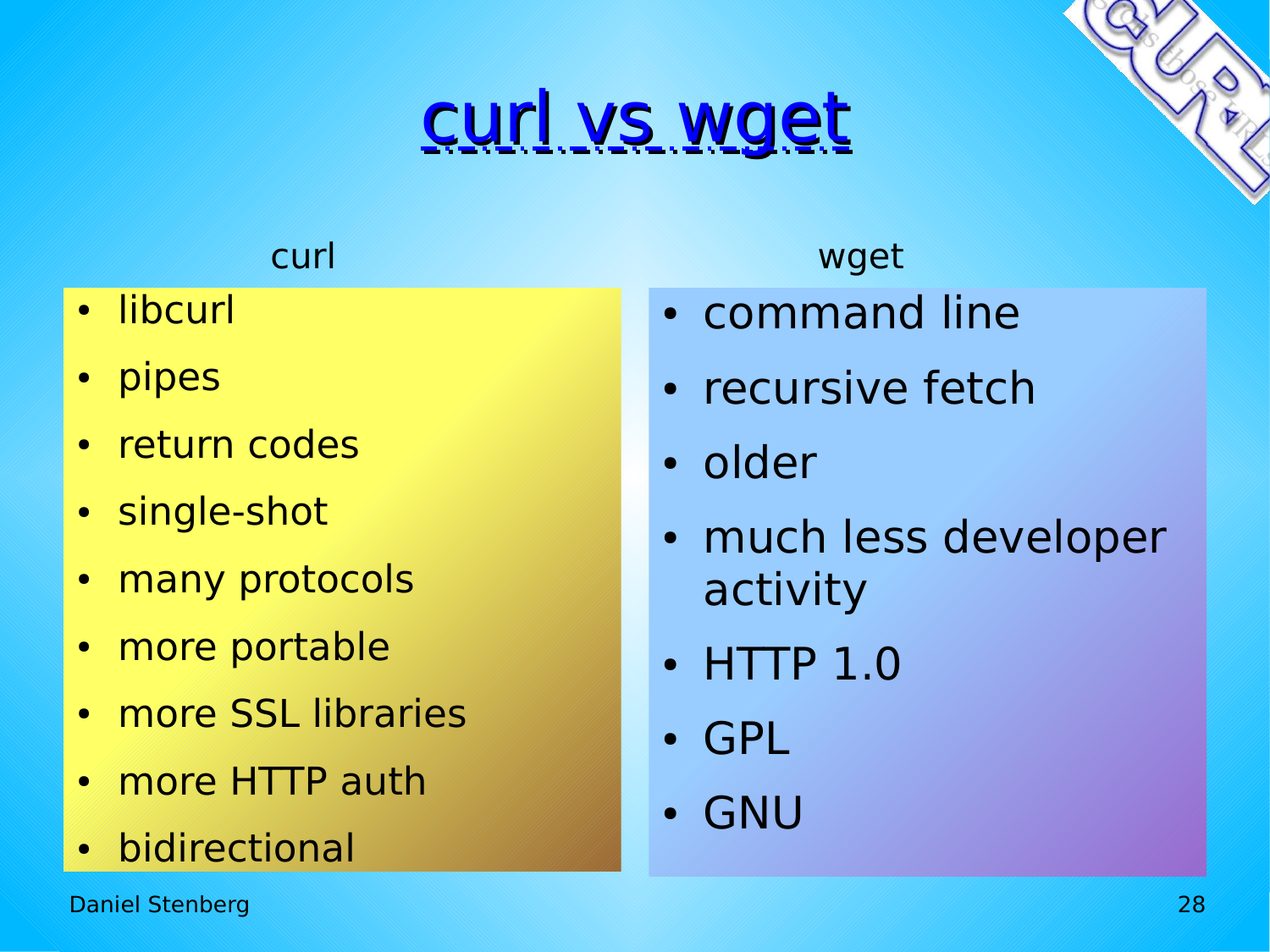#### curl numbers, nov 2007

| • number of curl releases:                     | 102        |
|------------------------------------------------|------------|
| · unique web site visitors/month:              | $110,000+$ |
| • web site mirrors:                            | 43         |
| • number of contributors:                      | 600        |
| • mails in user + library lists (jan-oct 2007) | 5969       |
| . mails written by Daniel:                     | 1460       |
| • comment ratio in code:                       | 24%        |
| • number of code lines:                        | 68K - 110K |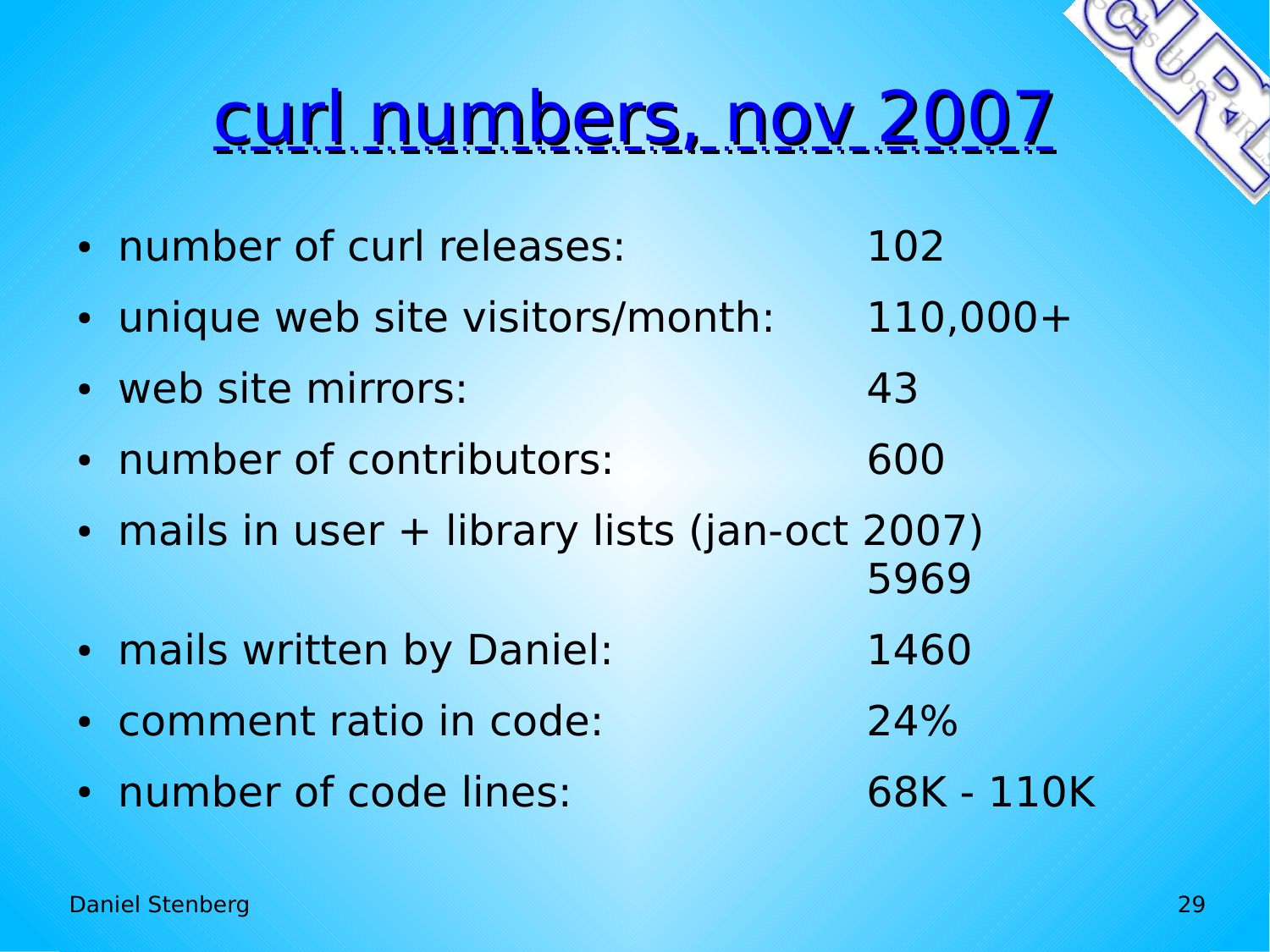#### the future!

- faster and better
- more protocols
- greater control over details
- fewer irrelevant functions
- more and better tests
- used more widely
- depends on what people want **and do**